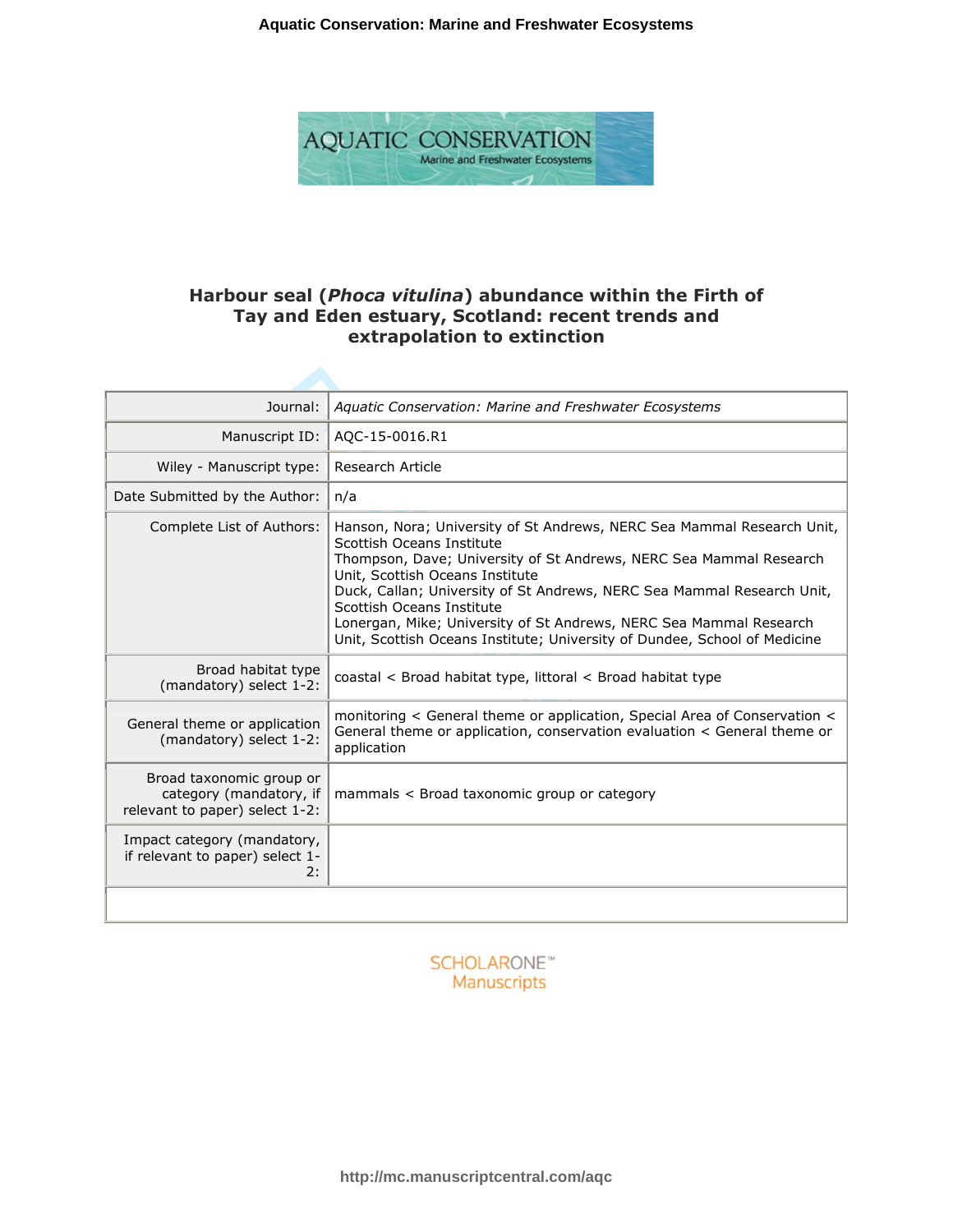$\mathbf{1}$  $\overline{2}$  $\overline{\mathbf{4}}$  $\overline{7}$  $\,8\,$ 

| $\mathbf{1}$   |                                                                                                                                |
|----------------|--------------------------------------------------------------------------------------------------------------------------------|
| $\overline{2}$ | Harbour seal (Phoca vitulina) abundance within the Firth of Tay and Eden estuary,                                              |
| 3              | Scotland: recent trends and extrapolation to extinction                                                                        |
| $\overline{4}$ |                                                                                                                                |
| 5              | Running head: Rapid harbour seal decline and extrapolation to extinction                                                       |
| 6              |                                                                                                                                |
| 7              | Nora Hanson <sup>1</sup> , Dave Thompson <sup>1*</sup> , Callan Duck <sup>1</sup> , John Baxter & Mike Lonergan <sup>1,3</sup> |
| 8              |                                                                                                                                |
| 9              | <sup>1</sup> NERC Sea Mammal Research Unit, Scottish Oceans Institute, University of St                                        |
| 10             | Andrews, UK                                                                                                                    |
| 11             |                                                                                                                                |
| 12             | <sup>2</sup> Scottish Natural Heritage, UK                                                                                     |
| 13             |                                                                                                                                |
| 14             | <sup>3</sup> School of Medicine, University of Dundee, UK                                                                      |
| 15             |                                                                                                                                |
| 16             | *Correspondence to: D. Thompson, Sea Mammal Research Unit, University of St                                                    |
| 17             | Andrews, Fife KY16 8LB, UK. Email: dt2@st-andrews.ac.uk                                                                        |
| 18             |                                                                                                                                |
| 19             |                                                                                                                                |
| 20             | <b>ABSTRACT</b>                                                                                                                |
| 21             | 1. Aerial surveys have detected alarming declines in the counts of harbour seals in                                            |
| 22             | several regions across Scotland.                                                                                               |
| 23             | 2. Demographic data and simple models were used to examine the recent decline in the                                           |
| 24             | numbers of harbour seals counted in one population within a Special Area of                                                    |
| 25             | Conservation (SAC) on the east coast of Scotland. The models suggest that the                                                  |
| 26             | continuation of current trends would result in the species effectively disappearing from                                       |
| 27             | this area within the next 20 years.                                                                                            |
| 28             | 3. While the cause of the decline is unknown, it must be reducing adult survival because                                       |
| 29             | the high rate of decline cannot be wholly accounted for by changes in other                                                    |
| 30             | demographic parameters.                                                                                                        |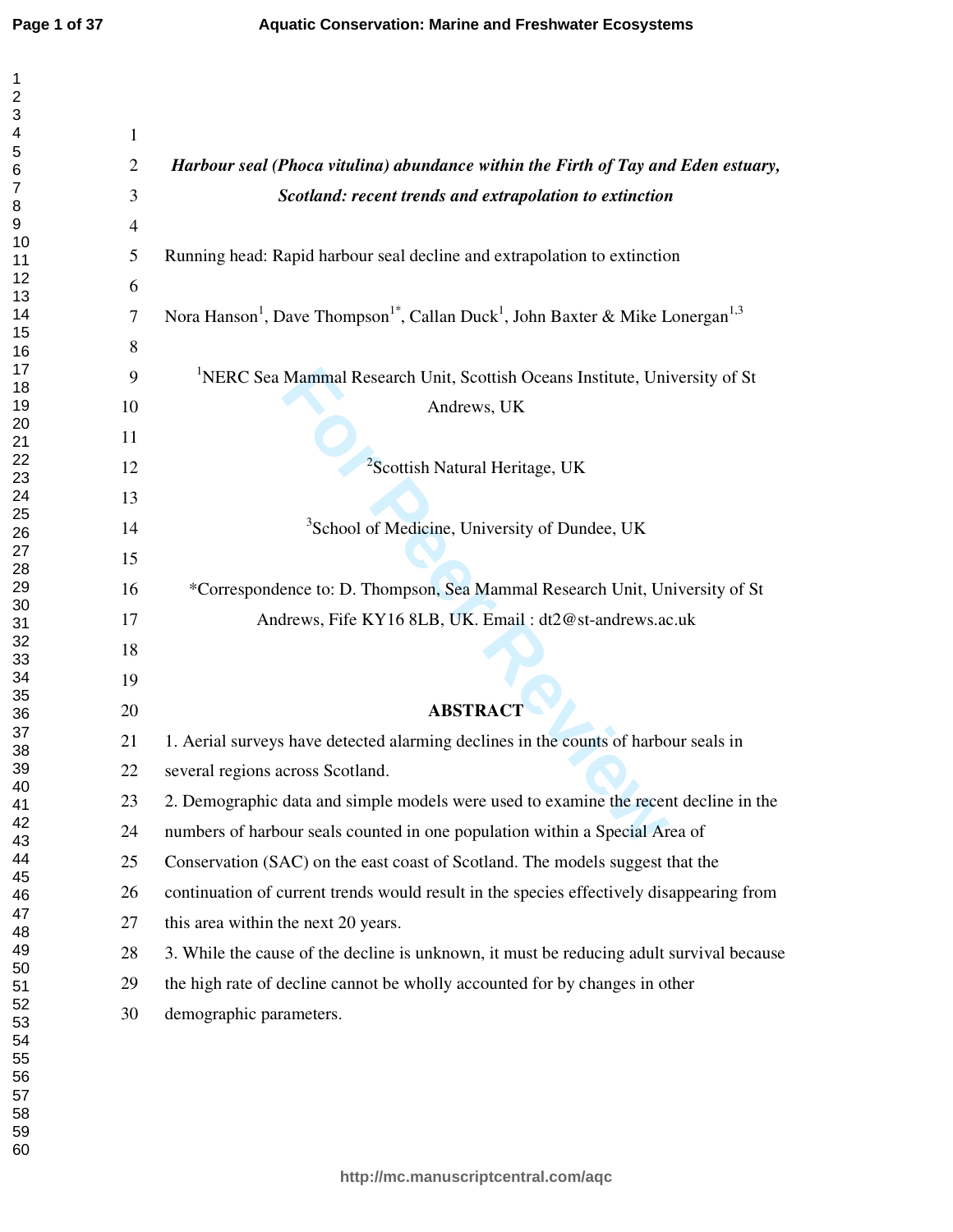31 4. Recovery of the population to the abundance recorded at the time the SAC was

ge these.<br>
oastal, littoral, monitoring, Special Area of Conservatio<br>
mals<br> **INTRODUCTION**<br>
to around 30% of Europe's harbour seals (*Phoca vituli*<br>
chauling out at island and coastal sites in the north and<br>
Harbour seals 32 designated (2005) is likely to take at least 40 years, even if the cause of the decline is 33 immediately identified and removed. 34 5. The models suggest that partial removal of the cause can have only limited benefits to 35 population recovery, and there are unlikely to be any long-term benefits from 36 introducing or reintroducing additional individuals while the underlying problem 37 persists. Therefore, if the population of harbour seals in this area is to recover it is 38 essential that the sources of the increased mortality are identified and measures are put 39 in place to manage these. 41 KEYWORDS: coastal, littoral, monitoring, Special Area of Conservation, conservation 42 evaluation, mammals **INTRODUCTION**  45 The UK is home to around 30% of Europe's harbour seals (*Phoca vitulina*), with the 46 majority of these hauling out at island and coastal sites in the north and west of Scotland 47 (SCOS, 2013). Harbour seals in Scotland have been monitored on an approximately 48 five-yearly cycle since the late 1980s. Two populations, in part of the Moray Firth and 49 around the Firth of Tay, have been surveyed more frequently. The surveys have 50 detected alarming declines in the number of harbour seals observed at haulout sites in 51 several regions. This trend is most apparent in populations in Orkney and on the north 52 and east coasts of Scotland, where numbers have declined by between 65% and 90%, 53 respectively, since the 1990s (Duck and Morris, 2014). Importantly, the decline in 54 number of seals counted is not simply a consquence of changes in seal behaviour 55 altering the proportion of time seals spend hauled out during the moult. A recent 56 telemetry study comparing harbour seals in the declining Orkney population and a 57 stable population on the west coast of Scotland demonstrated that the proportion of 58 animals hauled out during the survey window was high in both areas, and similar to 59 previously published proportions for this species (Lonergan *et al.*, 2013). The declines 60 in harbour seal counts are thus likely to represent real reductions in the numbers of 61 animals present in the region.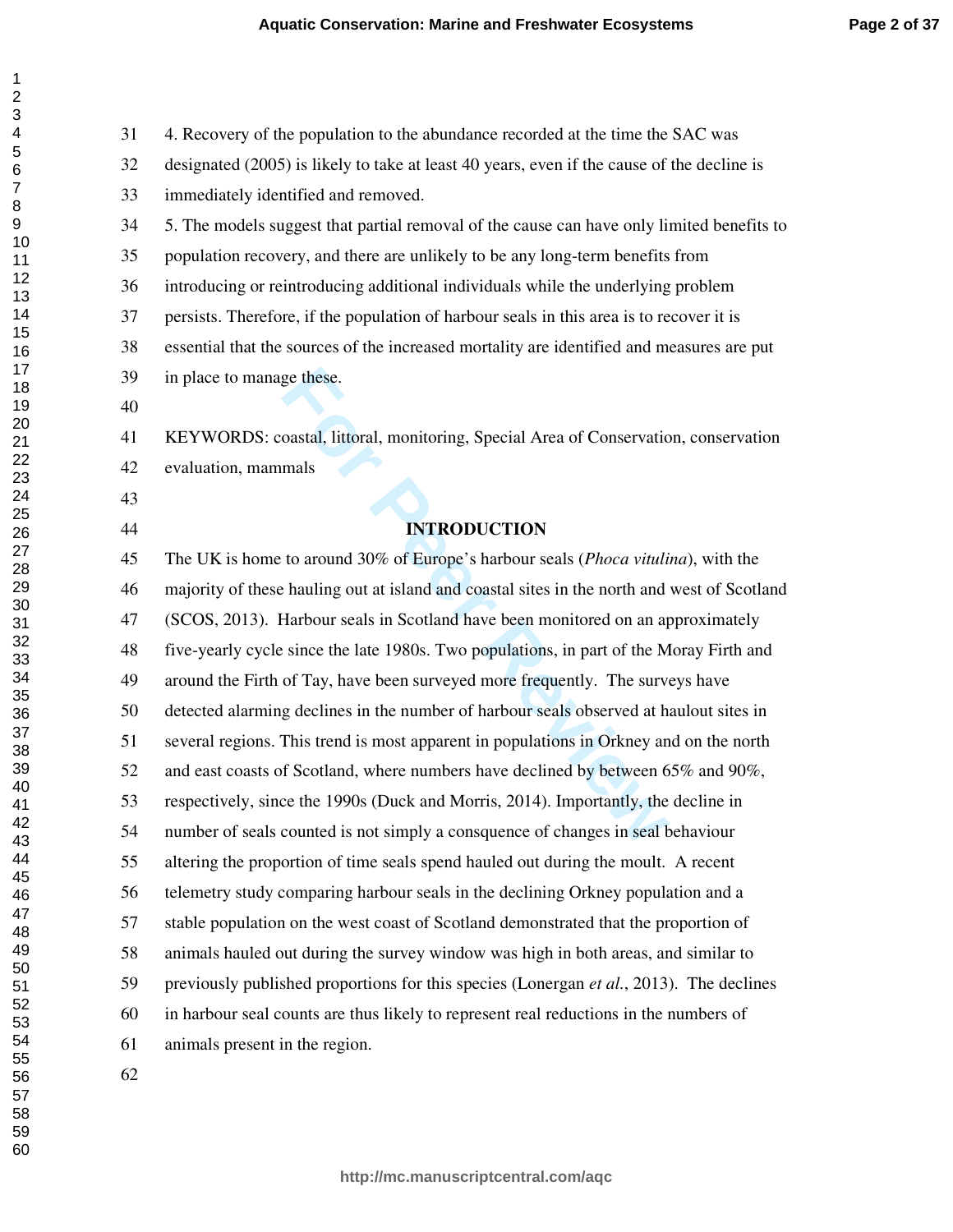$\mathbf{1}$  $\overline{2}$ 3  $\overline{\mathbf{4}}$ 5 6  $\overline{7}$  $\,8\,$ 9

| 63 | Harbour seals are protected under the Marine (Scotland) Act 2010, which prohibits the      |
|----|--------------------------------------------------------------------------------------------|
| 64 | killing of any seal except under a licence granted by the Scottish Government explicitly   |
| 65 | for the protection of fisheries or fish farms. There is also the capacity under the Marine |
| 66 | (Scotland) Act 2010 to designate seal conservation areas where it is considered            |
| 67 | necessary to further encourage the proper conservation of seals. Furthermore, a number     |
| 68 | of harbour seal Special Areas of Conservation (SAC) have been designated under the         |
| 69 | EU Habitats Directive (for a map of SACs in Scotland, see:                                 |
| 70 | http://www.scotland.gov.uk/Publications/2011/03/16182005/54). The Firth of Tay and         |
| 71 | Eden Estuary (FTEE; Figure 1) was designated an SAC in 2005 in part due to its             |
| 72 | importance as a breeding and haulout site for harbour seals. Between 1990 and 2002 the     |
| 73 | average aerial survey count in the FTEE was 640 harbour seals but annual aerial            |
| 74 | surveys since 2002 indicate a continuing and significant decline in this population: in    |
| 75 | 2013 only 50 animals were counted within the FTEE (Duck and Morris, 2014).                 |
| 76 |                                                                                            |
| 77 | To address this situation, the ultimate and proximate causes of the decline must be        |
| 78 | identified. This, in turn, requires a sound understanding of the population structure and  |
| 79 | its dynamics. For a number of reasons, estimating the structure of pinniped populations    |
| 80 | is not straightforward (Lonergan, 2014; see discussions in Matthiopoulos et al., 2014).    |
| 81 | When the population of interest is critically small and in decline minimising disturbance  |
| 82 | to the population is particularly important, but in addition to aerial surveys, targeted – |
| 83 | and repeated – land-based surveillance studies are necessary to estimate key               |
| 84 | demographic parameters such as adult survival rates, age structure, sex ratio and          |
| 85 | fecundity (Bowen et al., 2003; Mackey et al., 2008). Some age classes can be identified    |
| 86 | when observing harbour seals at a distance $-$ for example, very small animals obviously   |
| 87 | are young and sub-yearlings can be identified by characteristically pale unpatterned       |
| 88 | pelage (Thompson and Rothery, 1987). Large mature adults may also be distinguishable       |
| 89 | from other age/sex classes. However, some one-year old animals are similar in length to    |
| 90 | small adults (Härkönen and Heide-Jørgensen, 1990) and the species is less sexually         |
| 91 | dimorphic than many other pinnipeds (Burns, 2008). This lack of obvious dimorphism         |
| 92 | means that visual identification of the sex of adult harbour seals from a distance is      |
| 93 | seldom possible, so assumptions about sex ratio of survey counts must be adopted. The      |
| 94 | sex of animals could be determined non-invasively from the DNA analysis of scats left      |
|    |                                                                                            |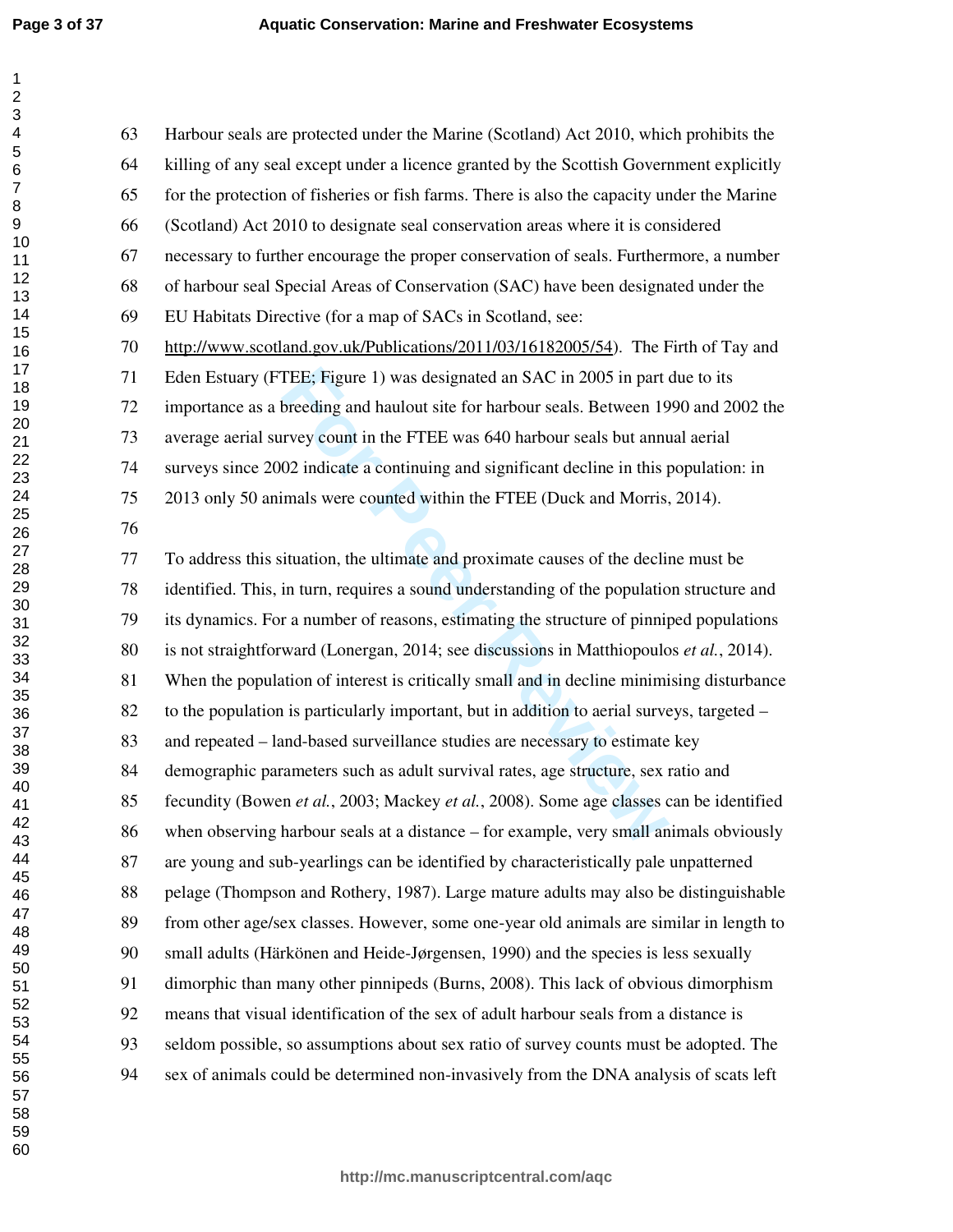race hunt or culled for management purposes but there a<br>e for harbour seals in the UK. In the absence of direct e<br>ic parameters, indirect estimates and information from<br>the adopted.<br>lemographic information on the Firth of 95 at haulouts, but obtaining a representative sample from the population is difficult and 96 moving from this to estimating the structure of the population is seldom practical. 97 Furthermore, harbour seals can haul out in sex-related groups so haulout groups may 98 not provide an unbiased estimate of sex ratio. Mass mortality events and strandings data 99 can provide information on the sex ratio, age structure and fecundity of affected 100 populations – but with the caveat that these data are likely to be biased towards 101 particular groups of animals (e.g. Härkönen and Heide-Jørgensen, 1990; but see also 102 Härkönen *et al.*, 2007). Relatively unbiased samples may be obtained where animals are 103 part of a subsistence hunt or culled for management purposes but there are no such 104 samples available for harbour seals in the UK. In the absence of direct estimates of 105 these demographic parameters, indirect estimates and information from other similar 106 populations must be adopted. 108 Here, available demographic information on the Firth of Tay and Eden estuary and 109 neighbouring harbour seal populations is pooled from across multiple sources to 110 characterize and contextualize decadal trends in abundance within the region, to explore

111 the potential proximate causes of the decline and to extrapolate to future population 112 sizes under various scenarios. Insights gained from this exercise are discussed in 113 relation to the future management and conservation of this population specifically, and 114 of harbour seals in the UK more generally. The results confirm a rapid decline in the 115 number of harbour seals hauled out in the FTEE and demonstrate that, if the problem 116 persists at its present rate, the population will become extinct from this area within 20 117 years.

- 
- 

### **DATA & ANALYSIS**

120 All analyses were implemented within the R statistical framework (R Development

121 Core Team, 2013) and are based on the number of seals counted at haulouts. These

122 numbers can be converted into rough population estimates by multiplying the counts of

123 harbour seals by a factor of 1.4 (Lonergan *et al.*, 2013) and those of grey seals by a

124 factor of 3 (Lonergan *et al.*, 2011) to allow for those seals not hauled out at the time of

125 the survey.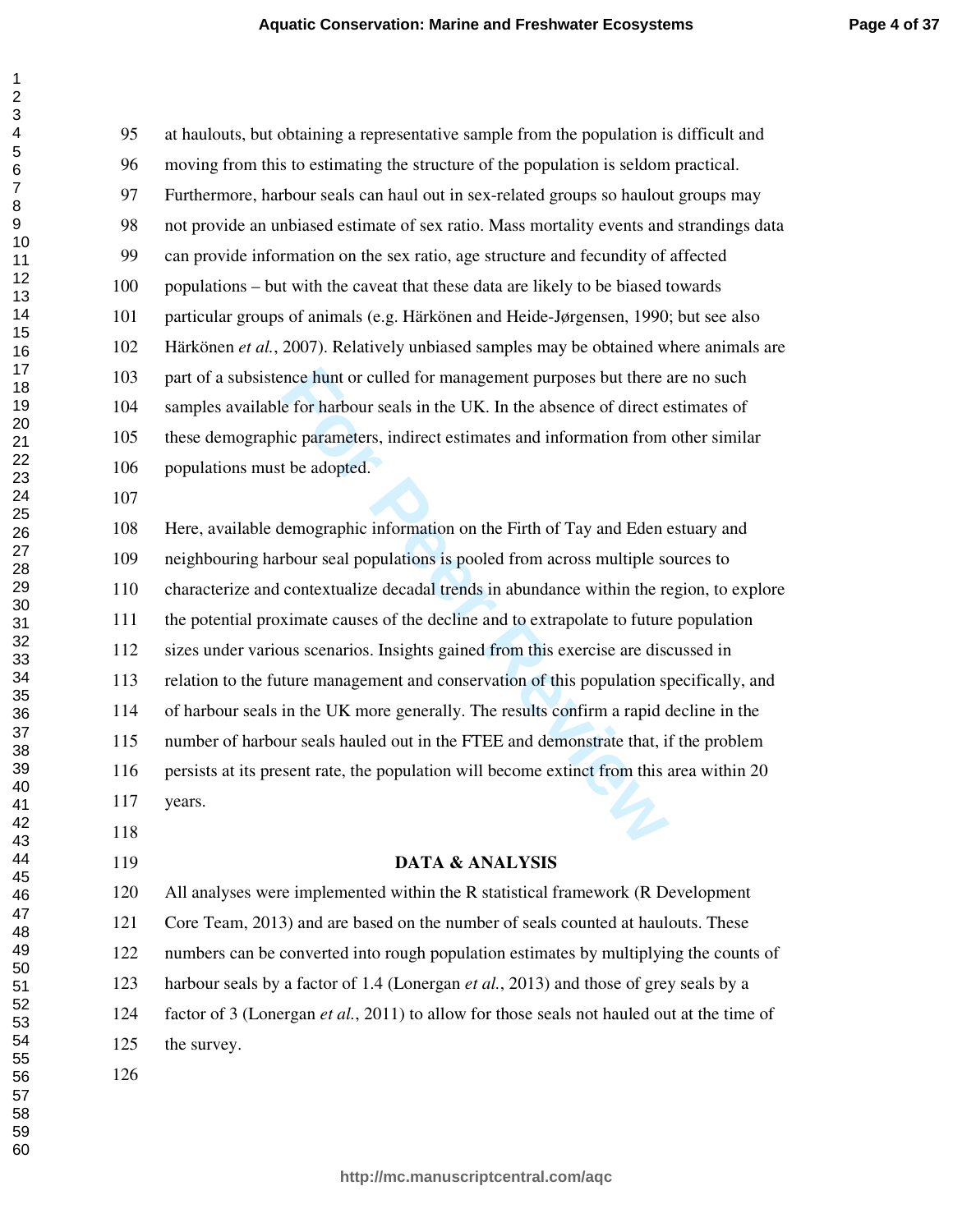$\mathbf{1}$  $\overline{2}$  $\overline{\mathbf{4}}$  $\overline{7}$  $\,8\,$ 

| 127 | Harbour seal population in Firth of Tay and Eden Estuary                                  |
|-----|-------------------------------------------------------------------------------------------|
| 128 | Aerial surveys during the moulting period are used to monitor the abundance of harbour    |
| 129 | seals in the UK. Surveys are conducted from either a fixed-wing aircraft using            |
| 130 | conventional photography or from a helicopter using thermal imaging during the first      |
| 131 | three weeks of August, in the period two hours before and after low tide (Thompson et     |
| 132 | al., 2010b). These counts represent an index of the minimum population abundance.         |
| 133 | Previous research suggests that the proportion of animals hauled out and available to be  |
| 134 | counted is similar between sites, so persistent interannual changes in the counts are     |
| 135 | unlikely to be due to changes in seal haulout behaviour (Lonergan et al., 2013).          |
| 136 |                                                                                           |
| 137 | Counts were made in the FTEE region in most years from 1990 to 2000 and annually          |
| 138 | from $2002 - 2013$ (Table 1). Four previous counts in 1971, 1975 and 1984 were also       |
| 139 | included in the analysis, although they used a different survey method. These were boat-  |
| 140 | based survey counts made during the June/July breeding/pupping season and are likely      |
| 141 | underestimates of the total population size. Thompson and Harwood (1990) counted          |
| 142 | twice as many seals in Orkney using aerial surveys conducted during the moult period      |
| 143 | than using boat-based surveys during the breeding/pupping season.                         |
| 144 |                                                                                           |
| 145 | To investigate trends in the harbour seal counts, a generalized additive model (GAM)      |
| 146 | (Wood, 2006), with quasipoisson errors and a log link function, was fitted to the data by |
| 147 | maximum likelihood. As the later part of the trajectory appeared to resemble an           |
| 148 | exponential decay, a similar generalized linear model (GLM) was also fitted, with         |
| 149 | different exponential rates of population growth up to 2000 and from 2001 onwards.        |
| 150 | This initital transition point was chosen visually, and its suitability was checked by    |
| 151 | fitting models with a range of transition dates. Model suitability was assessed by        |
| 152 | examining residual dispersion and quasi-Akaike Information Criterion values (QAIC         |
| 153 | Akaike, 1976; Burnham and Anderson, 2002).                                                |
| 154 |                                                                                           |
| 155 | Additional sources of information existed for this population and were included in the    |
| 156 | assessment of the population trajectory. In 2010, 2011, and 2012 land-based counts of     |
| 157 | harbour seal pups were conducted in the FTEE during the June/July breeding/pupping        |
| 158 | season. These numbers, combined with the counts of adults during the August moult,        |
|     |                                                                                           |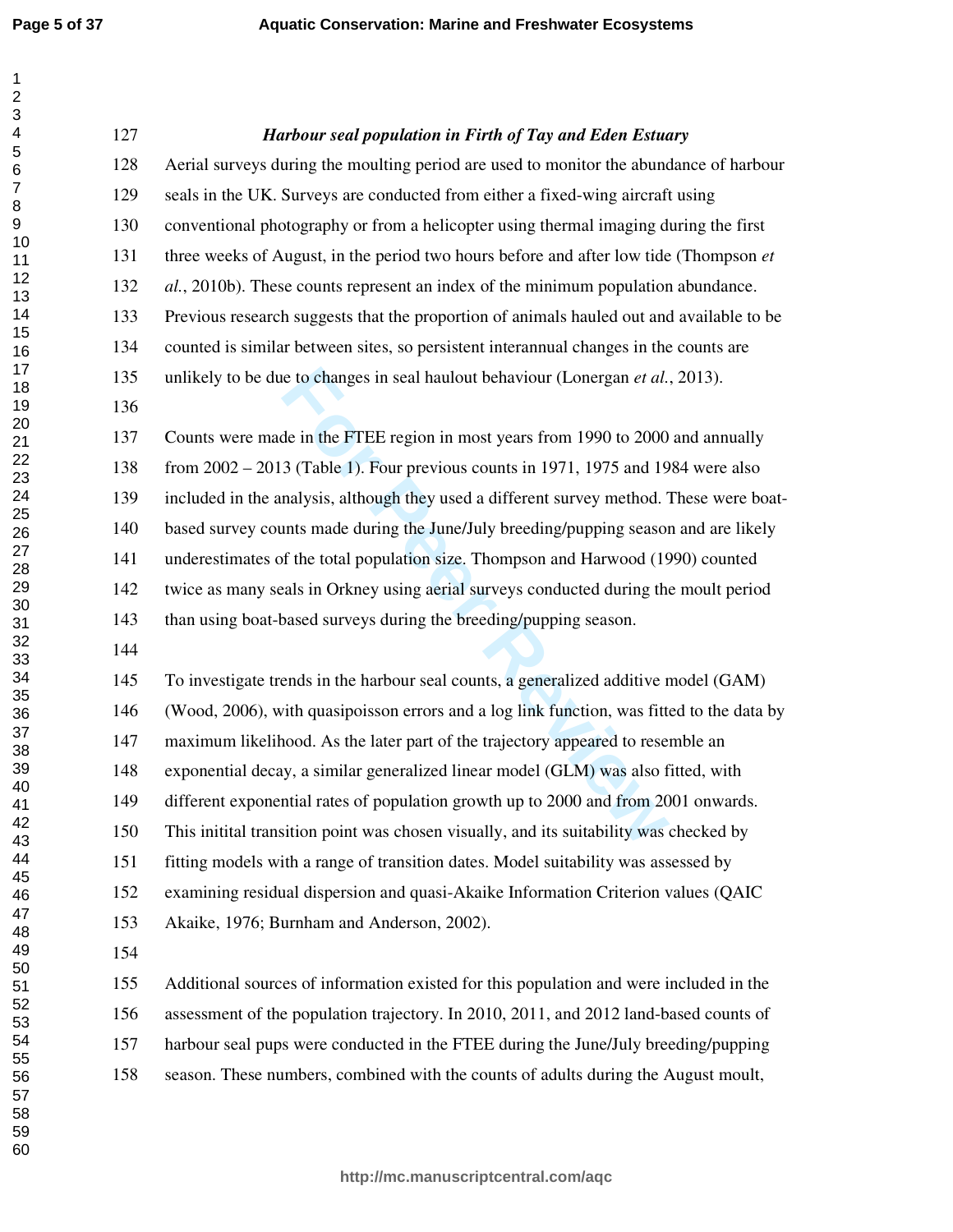*Ext al.*, 2015). The number of such harbour seal carcasses<br>
bunderestimate the total number of animals that are kill<br>
describe only animals that wash ashore and are reporte<br>
killed far from the shore are unlikely to wash 159 provide an estimate of the proportion of pups in the population. Additionally, since 160 2008, harbour seal carcasses with distinctive 'spiral' or 'corkscrew' injuries have been 161 found at various locations around the UK, including a total of 36 carcasses within or 162 close to the Firth of Tay and Eden estuary (Table 2). The pathology of these injuries has 163 been described elsewhere (Bexton *et al.*, 2012), and the potential causes were discussed 164 in Onoufrinou *et al.* (2014) and Thompson *et al.* (2015). Recent observations of adult 165 male grey seals predating on harbour seals and grey seal pups have demonstrated that 166 the characteristic 'spiral' lesions can be inflicted by another seal (Thompson *et al.*, 167 2015; van Neer *et al.*, 2015). The number of such harbour seal carcasses reported in the 168 FTEE is likely to underestimate the total number of animals that are killed in this way 169 because the data describe only animals that wash ashore and are reported. Carcasses of 170 animals that are killed far from the shore are unlikely to wash ashore and will be 171 underrepresented in this dataset. As with all marine mammal strandings data, it is 172 extremely difficult to estimate the scale of under-reporting, but it is likely to be large for 173 pinnipeds. Additionally, the relative buoyancy of animals of different sexes or ages is 174 likely to affect the chance of their carcasses being recovered, and variation in this may 175 make the sample unrepresentative. In the absence of more appropriate data, the sex ratio 176 of these mortalities over the years 2008 to 2013 was investigated by fitting binomial 177 GLMs. 

### *Neighbouring populations*

180 There are a few, small, harbour seal groups neighbouring the FTEE population: in the 181 Firth of Forth (~ 50 km to the south) and the Montrose basin (~50 km to the north) that 182 could be potential sources of immigrants or destinations for emigrants (Figure 1). Until 183 recently, far fewer animals were counted in those areas than in the FTEE. However, that 184 difference is less clear now that the FTEE counts have decreased. Four counts are 185 available from the Firth of Forth (Duck and Morris, 2014), but it is difficult to estimate 186 trends from so few data points. Here, it was assumed that the uncertainty in these counts 187 was similar to those from the FTEE. The counts were modelled using a GAM with 188 quasipoisson error distribution and with the same overdispersion as was estimated from 189 the FTEE data (scale = 13.3). GLMs were also fitted to the data collected after 2000, 190 when the FTEE counts began to show a decline.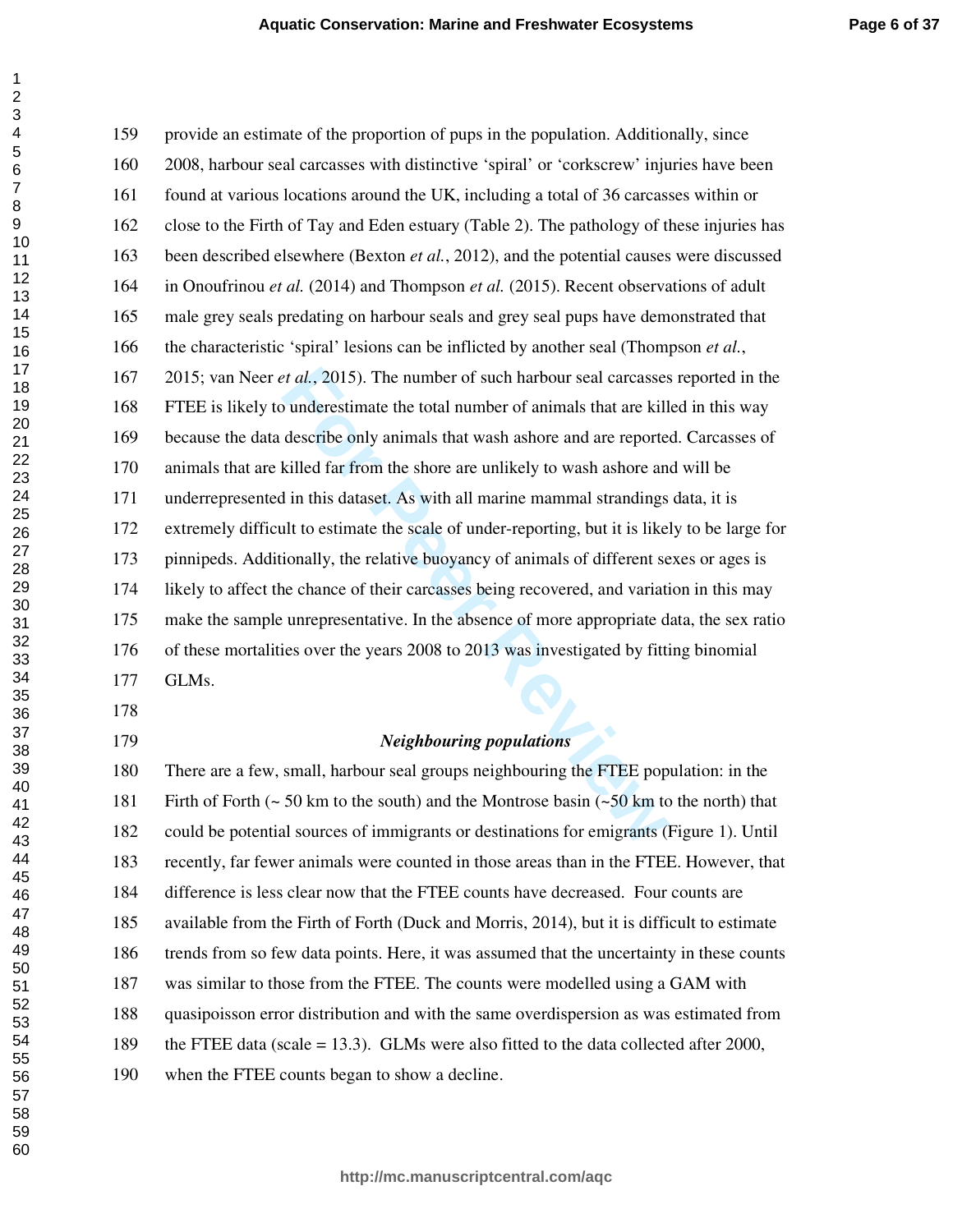*Grey seal population in Firth of Tay and Eden Estuary* 

| 1                 |  |
|-------------------|--|
|                   |  |
|                   |  |
| 3<br>4            |  |
| 5                 |  |
|                   |  |
| 6                 |  |
| $\overline{7}$    |  |
| 8                 |  |
| 9                 |  |
| 10                |  |
| 11                |  |
|                   |  |
|                   |  |
|                   |  |
|                   |  |
|                   |  |
|                   |  |
|                   |  |
|                   |  |
| 1234567890122234- |  |
|                   |  |
|                   |  |
|                   |  |
|                   |  |
|                   |  |
| 25                |  |
| 26                |  |
| 27                |  |
| 28                |  |
| 29                |  |
| 30                |  |
| 31                |  |
| 3'                |  |
|                   |  |
| 33                |  |
| 34                |  |
| $35\,$            |  |
|                   |  |
| 36<br>37          |  |
| 38                |  |
| 39                |  |
| 40                |  |
| 41                |  |
| 42                |  |
| 43                |  |
| 44                |  |
| 45                |  |
| 46                |  |
| 47                |  |
|                   |  |
| 48                |  |
| 49                |  |
| 50                |  |
| 51                |  |
| 52                |  |
| 53                |  |
| 54                |  |
| 55                |  |
|                   |  |
| 56<br>57<br>58    |  |
|                   |  |
| 59                |  |
|                   |  |

| 193 | Harbour seals share the FTEE with larger and more abundant grey seals (Halichoerus            |
|-----|-----------------------------------------------------------------------------------------------|
| 194 | <i>grypus</i> ). The only available information about the number of grey seals in this region |
| 195 | comes from August harbour seal moult surveys, when grey seals are also counted.               |
| 196 | Seventeen counts of grey seals were made between 1990 and 2013 (Table 1), and one             |
| 197 | count was made during a boat-based survey in 1984. To investigate trends in the count         |
| 198 | data over this time period, a GAM was fitted with quasipoisson error distribution and a       |
| 199 | log link function.                                                                            |
| 200 |                                                                                               |
| 201 | <b>RESULTS</b>                                                                                |
| 202 | Harbour seal abundance in the Firth of Tay and Eden estuary showed positive growth            |
| 203 | prior to 2001 after which there was a clear transition to a rapid decline. Emigration of      |
| 204 | seals to nearby haulouts, or local redistribution, could not be ruled out, but seems          |
| 205 | unlikely based on available counts of neighbouring populations and distances to those         |
| 206 | populations. Potential proximate causes for the decline are explored in more detail,          |
| 207 | including changes to haulout behaviour, fecundity, survival and emigration.                   |
| 208 | Harbour seal population in Firth of Tay and Eden Estuary                                      |
| 209 | The choice of the year 2000 as the transition point in the population trajectory was          |
| 210 | supported by the fact that models fitted with transitions in 1998, 1999, 2001 and 2002        |
| 211 | had greater residual overdispersion. Equivalent models fitted with Poisson errors also        |
| 212 | had higher AIC values than the model with a break point at year 2000. The results of          |
| 213 | the GAM and the GLM with a change in trajectory after 2000 were similar (Figure 2),           |
| 214 | especially for recent years. While the truth is probably somewhere between these              |

215 extremes, a model where two exponential trajectories were fitted along with a shrinkage

- 216 spline allowed the two representations to compete and produced results
- 217 indistinguishable from the original GLM. A similar model containing two smooth
- 218 functions and two exponential trajectories, all meeting between 2000 and 2001,
- 219 produced identical results. These combined models therefore support a relatively sudden
- 220 transition between two periods with different, but stable, rates of exponential population
- 221 change.
-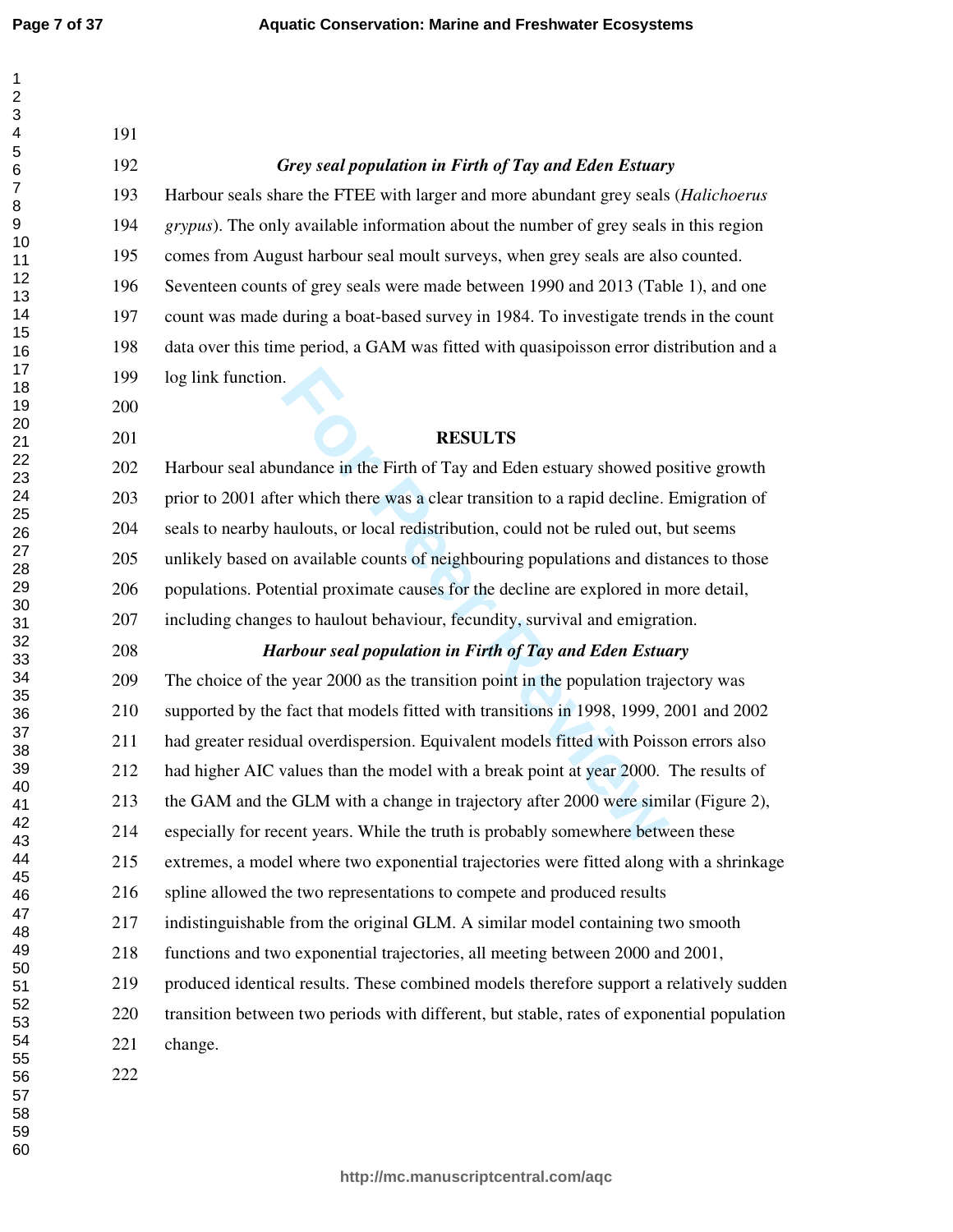| The population growth rate between 1970 and 2000 was estimated at 4.6% p.a. $(95\%$              |
|--------------------------------------------------------------------------------------------------|
| Confidence Interval 3.5 - 5.7). This lies within the range of values that have been              |
| observed in other harbour seal populations (Thompson et al., 2005; Lonergan et al.,              |
| 2007), but is still far from the $12\%$ instrinic rate of increase for harbour seals (Härkönen   |
| <i>et al.</i> , 2002). The different methodology used for the early surveys may limit their      |
| comparability with the later ones, and the reliance that can be put on the estimate of           |
| population growth prior to 2000. However, even if count data from the three years of             |
| boat-based surveys were doubled (following Thompson and Harwood, 1990), estimated                |
| population growth was still positive $(1.8\% p.a.; 95\% \text{ CI } 0.9 - 2.8)$ . This source of |
| uncertainty does not affect the estimated annual rate of decline since 2000, which was           |
| 19.9% (95% CI: 16.8 – 23.0). This is significantly faster than the estimated annual rate         |
| of decline in the harbour seal population around the Orkney Islands and northern                 |
| Scotland (13% p.a.; 95% CI 10.8 - 14.8), another area where there are serious concerns           |
| for this species (Lonergan et al., 2013). Detailed examination of the modelled                   |
| trajectories showed that some recent counts (2009, 2011, 2013) and GAM predictions               |
| lie below the trajectory estimated by the GLM (Figure 2), suggesting that the decline of         |
| the FTEE population is unlikely to be slowing.                                                   |
|                                                                                                  |
| A total of 12 harbour seal pups were observed during onshore visual searches of the              |
| FTEE in 2010, 6 in 2011, and just one in 2012 (R. Milne, SMRU, <i>pers. comm.</i> ). In those    |
| years 124, 77 and 88 adult harbour seals were observed during the moult aerial surveys,          |
| meaning roughly 1 pup was observed for every 10 animals counted in 2010 and the ratio            |
| was 1:13 in 2011, and 1:88 in 2012. These ratios are lower than those estimated for              |
| other populations. For example, in The Wash (~450 km south of the FTEE on the east               |
|                                                                                                  |

241 A total of 12 harbour seal pups were observed during onshore visual searches of the 242 FTEE in 2010, 6 in 2011, and just one in 2012 (R. Milne, SMRU, *pers. comm*.). In those 243 years 124, 77 and 88 adult harbour seals were observed during the moult aerial surveys, 244 meaning roughly 1 pup was observed for every 10 animals counted in 2010 and the ratio 245 was 1:13 in 2011, and 1:88 in 2012. These ratios are lower than those estimated for 246 other populations. For example, in The Wash (~450 km south of the FTEE on the east 247 coast of England) the ratio of peak pup numbers observed via aerial surveys during the 248 breeding season to mean total moult counts of adult animals was much higher (1:1.6 to 249 1:3.5; SCOS, 2012). The low proportion of pups in the area in recent years implies 250 either a lower fecundity among adult females or that a smaller proportion of the 251 population are adult females.

- 253 The sex ratio of the unusual mortality events caused by spiral lesions (based on
- 254 recovered stranded carcasses) was modelled with bionomial GLMs. If it is assumed that

 $\mathbf{1}$  $\overline{2}$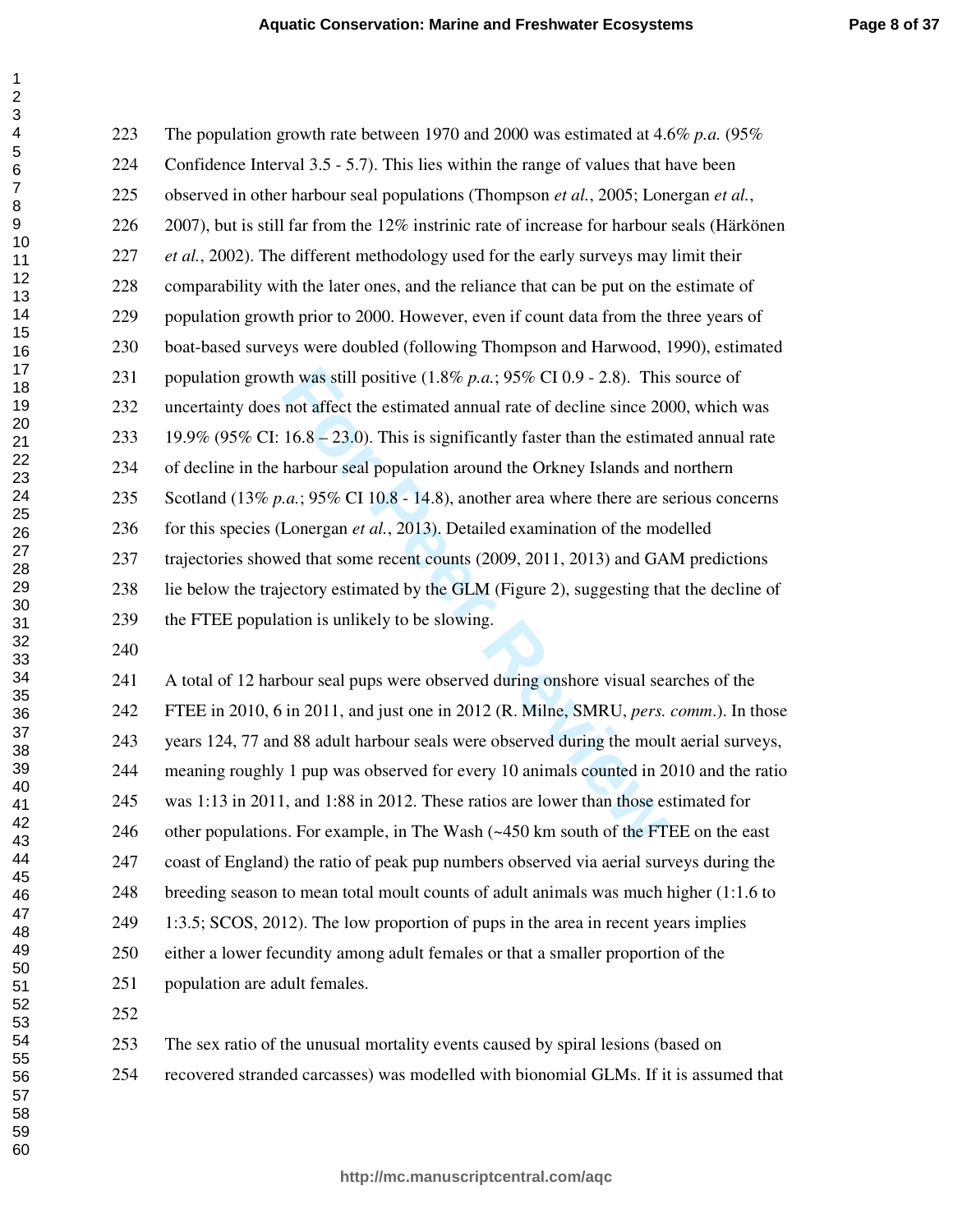$\mathbf{1}$  $\overline{2}$  $\overline{\mathbf{4}}$  $\overline{7}$  $\,8\,$ 

| - 11<br>$\boldsymbol{2}$<br>3 |     |                                                                                                    |
|-------------------------------|-----|----------------------------------------------------------------------------------------------------|
| 4                             | 255 | there were no detection biases on the basis of sex, GLMs suggested that 29% (95% CI:               |
| 5<br>6                        | 256 | $16 - 47$ ) of the animals killed in this way were male. An intercept-only model                   |
| $\overline{7}$<br>8           | 257 | performed worse than one including a year covariate $(\Delta AIC = 5)$ providing some              |
| 9                             | 258 | evidence to suggest the proportion had changed over the period. Unfortunately, it is not           |
| 10<br>11                      | 259 | possible to test whether the carcasses match the sex ratio of the surviving population, or         |
| 12<br>13                      | 260 | other populations under more normal conditions.                                                    |
| 14                            | 261 |                                                                                                    |
| 15<br>16                      | 262 | <b>Neighbouring populations</b>                                                                    |
| 17<br>18                      | 263 | GAMs fitted to the four available counts from the Firth of Forth (116 in 1997; 280 in              |
| 19                            | 264 | 2005; 148 in 2007; and 145 in 2013) showed no evidence of changes in abundance over                |
| 20<br>21                      | 265 | the period. A GLM fitted to the data from after 2000 $(n = 3)$ , when the FTEE counts              |
| 22<br>23                      | 266 | were declining, suggested the population in the Firth of Forth may have been in decline            |
| 24<br>25                      | 267 | but the annual rate of change was in the range $-0.21$ to $+0.05$ (95% CI). The range in the       |
| 26                            | 268 | FTEE during the same period was -0.23 to -0.16. The uncertainty associated with small              |
| 27<br>28                      | 269 | samples in the Firth of Forth means that approximately 45 more surveys would be                    |
| 29<br>30                      | 270 | required to match the precision of the current estimate of the trend in the FTEE.                  |
| 31                            | 271 | Without this added precision, no firm conclusions can be made about trends in                      |
| 32<br>33                      | 272 | abundance in the Firth of Forth area.                                                              |
| 34<br>35                      | 273 |                                                                                                    |
| 36                            | 274 | Over the last ten years, 36 harbour seals have been fitted with telemetry tags in and              |
| 37<br>38                      | 275 | around the FTEE. Inspection of their GPS tracks showed two of them hauled out at or                |
| 39<br>40                      | 276 | beyond Montrose to the north, and another two hauled out within the Firth of Forth to              |
| 41                            | 277 | the south. Other individuals swam beyond these places without coming ashore                        |
| 42<br>43                      | 278 | there (Sparling <i>et al.</i> , 2012). It therefore seems unlikely that the abundance trajectories |
| 44<br>45                      | 279 | in these areas will be wholly independent.                                                         |
| 46                            | 280 |                                                                                                    |
| 47<br>48                      | 281 | Grey seal population in Firth of Tay and Eden Estuary                                              |
| 49<br>50                      | 282 | Fitting a GAM to the counts of grey seals in the FTEE in August showed that there has              |
| 51                            | 283 | probably been a slow decline $(\sim 1\% p.a.)$ in their numbers over the period since 1990         |
| 52<br>53                      | 284 | (Figure 3). While this change is not statistically significant (95% CI: $-4.3 - +0.9$ ), it        |
| 54<br>55                      | 285 | clearly shows that, at least in August, there has not been a substantial increase in grey          |
| 56                            | 286 | seal numbers in the FTEE. Grey seal pup production has been increasing at around 9%                |
| 57<br>58                      |     |                                                                                                    |
| 59                            |     |                                                                                                    |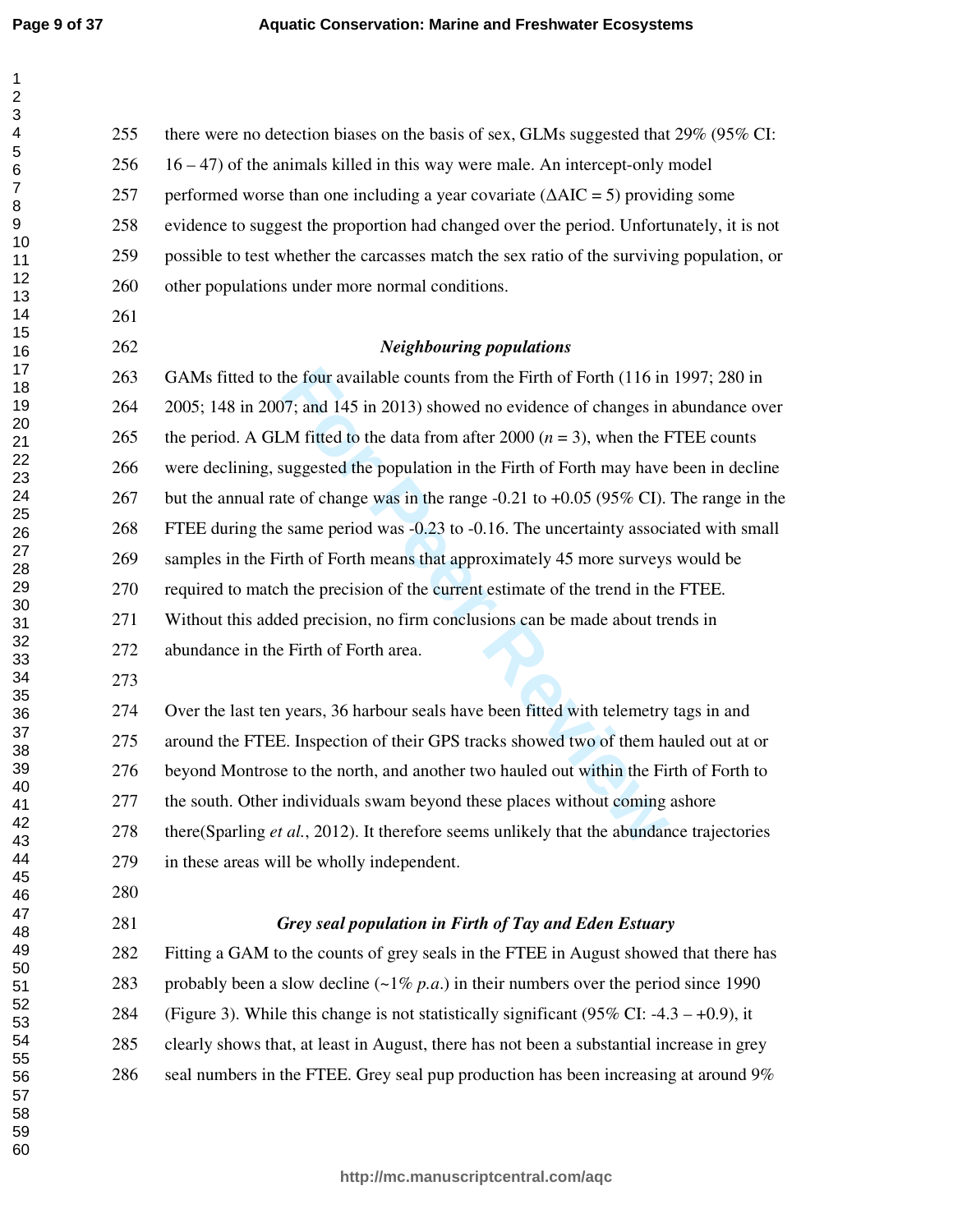uctions in access to suitable haulout locations. The latter-<br> **Formulation** elements of the suitable haulout locations for both species in the FTE-<br>
Formulation Exercution Search in pelagic fish communities (e.g. Shephard *p.a.* in the British North Sea breeding colonies (SCOS, 2013); though pup production at 288 the Isle of May (a SAC for grey seals), a breeding colony about 35km from the FTEE 289 harbour seal population, has been fairly stable (Duck and Morris, 2011). Grey seal and 290 harbour seal at-sea and haulout usage overlaps in the FTEE (Jones *et al.*, 2013) but the 291 observed stability in the number of grey seals in the area implies that any competitive 292 pressure they apply to the harbour seals is unlikely to have increased, unless there is a 293 total carrying capacity for pinnipeds in the area that has steadily reduced over this 294 period. Reductions in pinniped carrying capacity could be caused by a reduced prey 295 resources, or reductions in access to suitable haulout locations. The latter is not the case 296 as there are ample suitable haulout locations for both species in the FTEE; the former is 297 less easily determined. North Sea regime shifts (Beaugrand, 2004; Beaugrand *et al.*, 298 2014) and trends in pelagic fish communities (e.g. Shephard *et al.*, 2014) are well 299 documented but the impact of these changes on marine mammal diet and condition is 300 not well understood. *Potential proximate causes*  303 There is one behavioural change, and four changes in the population's demographics, 304 with the potential to produce the observed decline in harbour seal numbers in the FTEE. 305 It is unlikely that a single factor is responsible for the dramatic decline in this 306 population, but for the sake of clarity, each is discussed in isolation below. 308 The counts of hauled out animals could decrease if haulout behaviour changed and the 309 proportion of time animals spent out of the water during the survey window declined. 310 Harbour seals tagged in the FTEE in 2001-2003 did not show significant interannual 311 variation in haulout probability, but because seals lose their tags during the moult, no 312 animals were tracked during August, when the counts used in the present study were 313 made (Sharples *et al.*, 2009). However, a recent study in Orkney, where the harbour seal 314 population is also declining rapidly, used flipper-attached satellite tags to track animals 315 throughout their moulting period. The animals showed similar haulout behaviour to that 316 previously reported elsewhere and to a control sample of individuals from a stable 317 population on the west coast of Scotland (Lonergan *et al.*, 2013). Furthermore, to 318 account for the magnitude of the reductions found in the FTEE population since 2000, a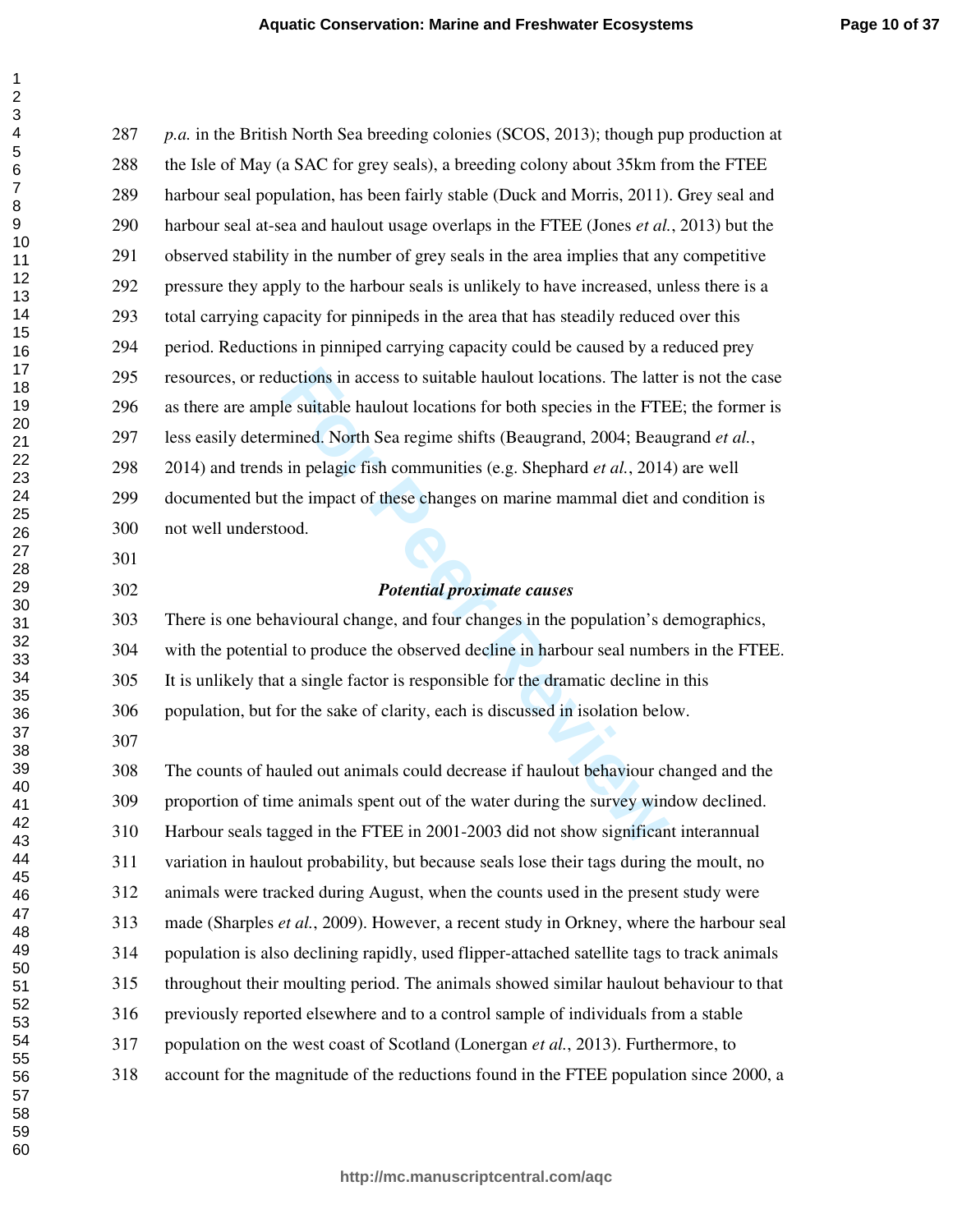$\mathbf{1}$ 

319 93% reduction in the proportion of time spent hauled out around daytime low tides 320 during the moult (and hence proportion of animals available to be counted) would be 321 required. The number of harbour seals hauled out peaks during their moult (Watts, 322 1996; Thompson *et al.*, 2005), so whilst interannual shifts in haulout behaviour are 323 possible, it is considered unlikely that they were the main cause of the observed 324 changes.

ine at a rate determined by the mortality rates among adel estimates for harbour seals in the region. In the Katte<br>
ral rate of male harbour seals has been estimated at 0.91<br>
thuly higher (Härkönen and Heide-Jørgensen, 199 326 The decline could be caused by a reduction in pup and/or adult survival. If all pups die, 327 populations decline at a rate determined by the mortality rates among adults. There are 328 few adult survival estimates for harbour seals in the region. In the Kattegat-Skagerrak, 329 the annual survival rate of male harbour seals has been estimated at 0.91, while female 330 survival was slightly higher (Härkönen and Heide-Jørgensen, 1990). A higher rate 0.97 331 (95% CI 0.92 – 0.99) was estimated in the Cromarty Firth, in northeastern Scotland, 332 from photo identification mark-recapture of live animals (Mackey *et al.*, 2008); and in a 333 nearby population, recent estimates were 0.95 (95% CI 0.91-0.97) for females and 0.92 334 (95% CI 0.83-0.96) for males (Cordes and Thompson, 2014). The FTEE population is 335 therefore declining too rapidly for even a total failure in recruitment to provide a 336 complete explanation, though it could be a contributory factor. If adult female survival 337 is assumed to have been 0.92 before the decline, then a total failure of recruitment 338 would need to have been accompanied by a reduction in adult survival of at least 10% 339 to produce the observed changes.

341 The decline could simply be explained by a reduction in overall survival. Lower adult 342 survival would increase the proportion of juveniles in the population, and result in a 343 drop in the ratio of pup numbers to total abundance and an accelerating rate of decline 344 in abundance. A gradual decrease in the proportion of females in the population would 345 have similar effects. The female-bias in the recovered spiral-cut carcasses is difficult to 346 interpret due to incomplete information on the cause of the mortalities and potential 347 detection biases (e.g. due to differences in carcass buoyancy between sexes). However, 348 the low pup to adult ratio found in the population in recent years is consistent with 349 changes in the population structure and a shift towards fewer females than males. The 350 counts and GAM trajectory falling below the predicted values from the GLM in recent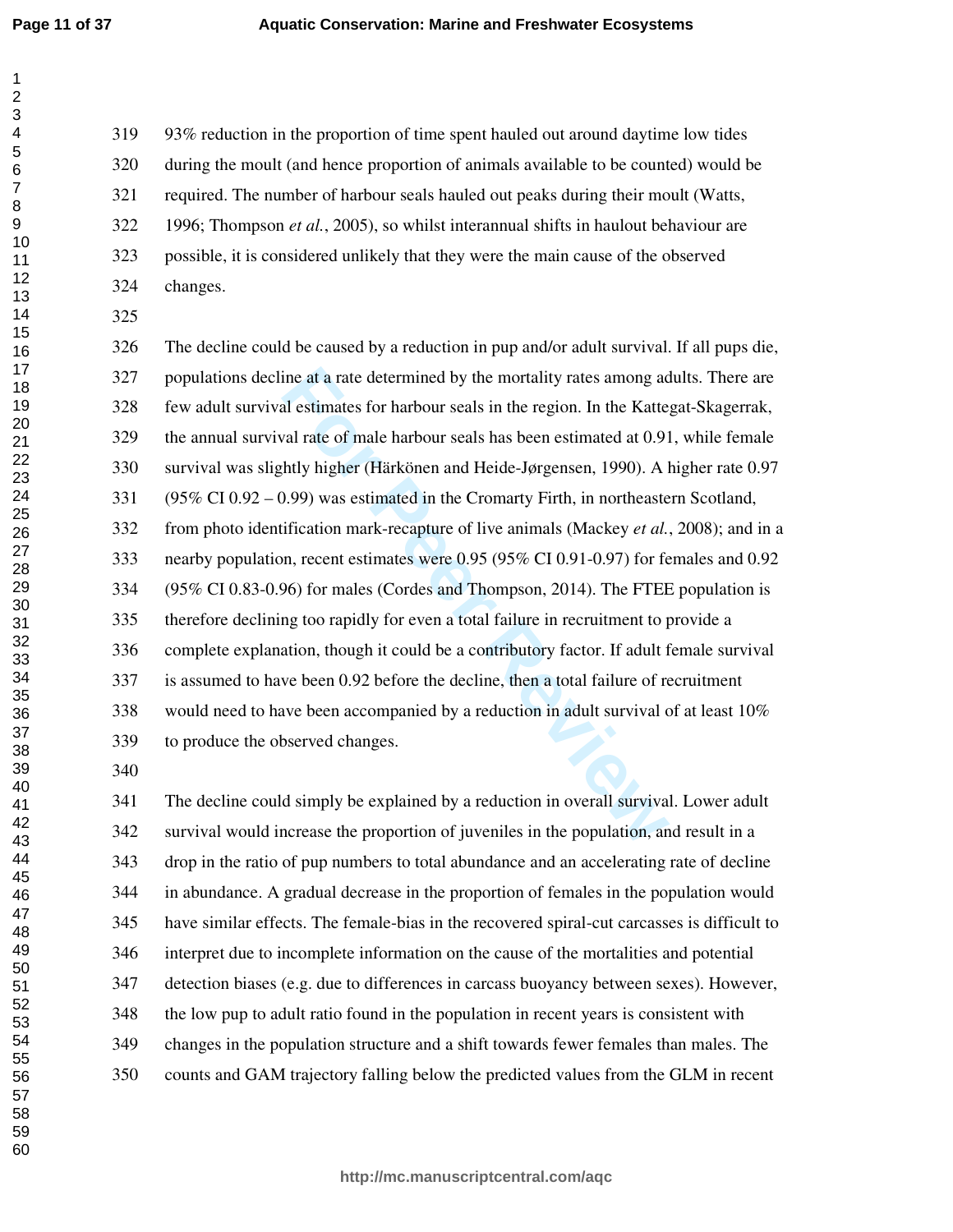351 years (Figure 2) hint at an accelerating rate of decline, but as such provide very limited 352 evidence to support such a conclusion.

354 The same argument that applies to pup/adult survival also means that reduced fecundity 355 alone cannot entirely explain the decline. While reduced fecundity could contribute to 356 the observed low pup to adult ratio, if fecundity were zero (which it cannot be given the 357 observations of pups in 2010, 2011, and 2012) the adult mortality would have to equal 358 the observed rate of decline, i.e. 19% *p.a*. An increase in the age at first reproduction 359 would be equivalent to a reduction in fecundity, but again, there are no data available to 360 test this hypothesis.

lent to a reduction in fecundity, but again, there are no osis.<br>
Sis.<br>
Sis.<br> **Example 15** and the last demographic parameters that m<br>
Firth contains the only harbour seal population in reaso<br>
y large that an immigration of 362 Emigration and immigration are the last demographic parameters that must be 363 examined. Emigration is only distinct from mortality if the animals arrive somewhere 364 else. The Moray Firth contains the only harbour seal population in reasonable proximity 365 that is sufficiently large that an immigration of tens of animals per year could possibly 366 pass unnoticed (Duck and Morris, 2014). Emigration from the FTEE to smaller 367 populations south of the Moray Firth or to the Firth of Forth would likely have been 368 detected as substantial percentage increases in survey counts. A cessation of 369 immigration to the FTEE population from neighbouring populations could possibly 370 have contributed to the observed decline, but there is no evidence that the FTEE 371 population received large numbers of immigrants in the years before the decline 372 occurred. The Moray Firth population is again the most likely source of animals for 373 such redistribution but it is > 250 km away from the FTEE and telemetry data suggests 374 that harbour seal redistribution at this scale is likely to be minimal (Thompson *et al.*, 375 1994; Cunningham *et al.*, 2009; Sharples *et al.*, 2009). While net immigration to the 376 FTEE population in years prior to 2000 is possible, it is considered that reduced 377 immigration is unlikely to explain the observed rapid population decline since 2000. *Future scenarios* 

380 Attempts to predict the future trajectory of the FTEE population depend on assumptions 381 about the underlying cause of the decline and any potential mitigation. This section 382 attempts to project the future of the FTEE population under various possible scenarios.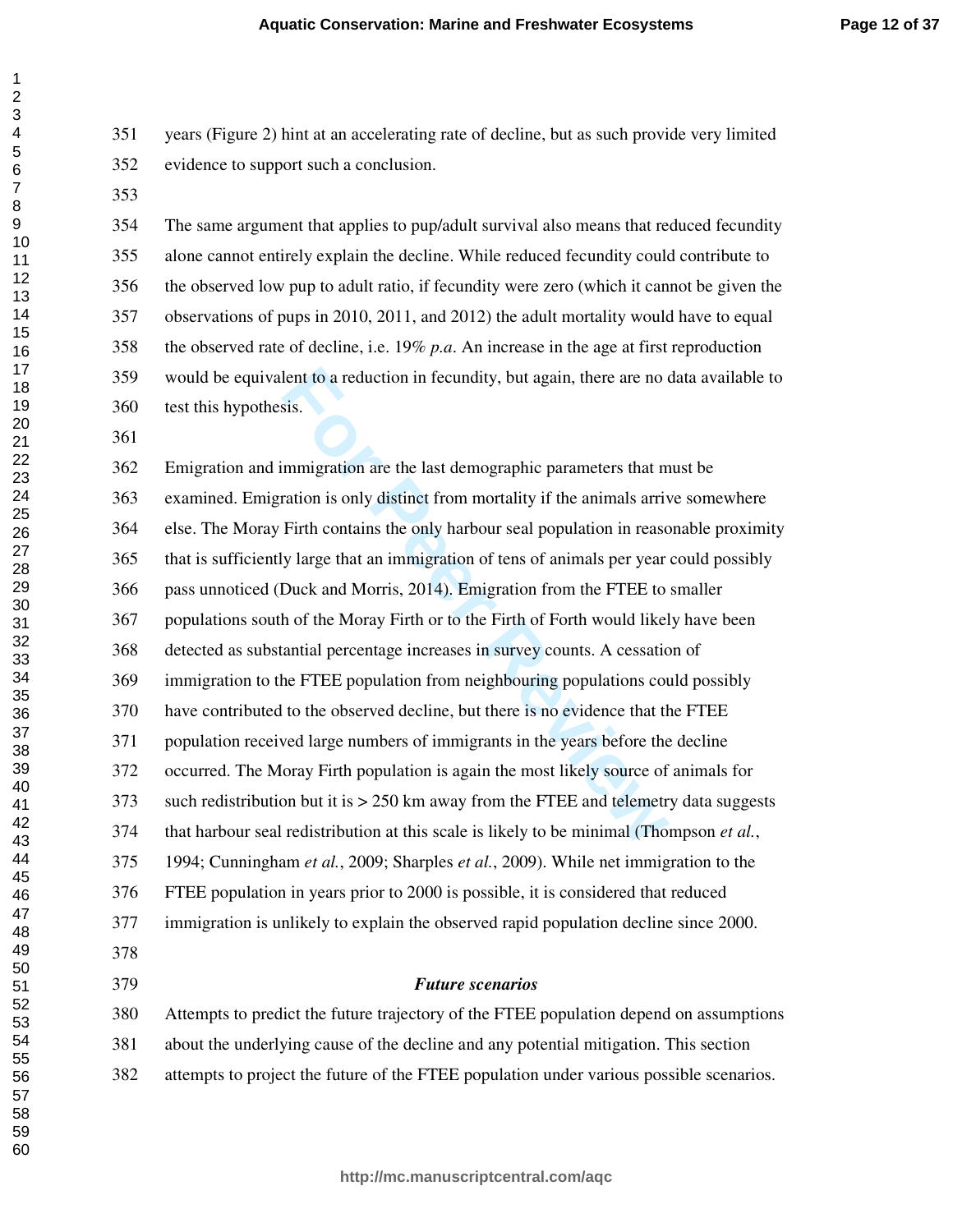$\mathbf{1}$  $\overline{2}$ 

| 383 |                                                                                                 |
|-----|-------------------------------------------------------------------------------------------------|
| 384 | 'Business as usual'                                                                             |
| 385 | If no management actions are taken to identify and rectify the cause of decline in this         |
| 386 | population, and if it continues at the rate established since 2000 (19% p.a.), effective        |
| 387 | population extinction is likely. Even ignoring stochastic effects, this can be expected to      |
| 388 | occur before 2040 (Figure 4). In practice, random variations in the sex ratio of births         |
| 389 | and timings of deaths are likely to make this occur much sooner.                                |
| 390 |                                                                                                 |
| 391 | A simple stochastic model of the female component of the FTEE harbour seal                      |
| 392 | population assuming 92% annual survival of non-pups (Mackey et al., 2008), 40%                  |
| 393 | survival of pups (Harding <i>et al.</i> , 2005), 90% of females older than 3 years old pup each |
| 394 | year (Härkönen and Heide-Jørgensen, 1990) and a 50:50 sex ratio, produces a                     |
| 395 | population growth rate of 5% p.a. Introducing an additional 25% mortality, affecting            |
| 396 | adults and non-pup juveniles, changes this to an $19\%$ p.a. decline. Treating each birth       |
| 397 | and each individual's annual mortality risk as an independent draw from binomial                |
| 398 | distributions, and starting with a population of 35 non-pup females, suggests extinction        |
| 399 | is likely to occur after 20 years (95% CI, from 1000 replicates: $12 - 34$ yrs). Figure 5       |
| 400 | shows the trajectories of 100 replicate simulated populations. The starting population          |
| 401 | size of 35 animals was chosen on the assumption that more than half of the 50 animals           |
| 402 | counted in 2013 were female, but that some of those were pups. This starting estimate           |
| 403 | may be slightly low to account for the proportion of animals missed from the moult              |
| 404 | count because they were in the water, but the model also neglects the counteracting             |
| 405 | possibility that extinction occurs as a result of all males dying or that individual deaths     |
| 406 | are not independent.                                                                            |
| 407 |                                                                                                 |
| 408 | Source of decline eliminated                                                                    |
| 409 | The GLM model fitted to survey counts after 2000 suggested that the 2013 survey was             |

410 one where a low proportion of animals were hauled out, and that 70 animals could have 411 been expected to be seen, rather than the 50 animals that were actually observed. Using 412 a scaling factor of 1.4 to account for those animals not hauled out during the survey 413 window (Lonergan *et al.*, 2013) the total population abundance was estimated to be 100 414 animals. With this – perhaps over optimisitic – number, and assuming the sex-ratio and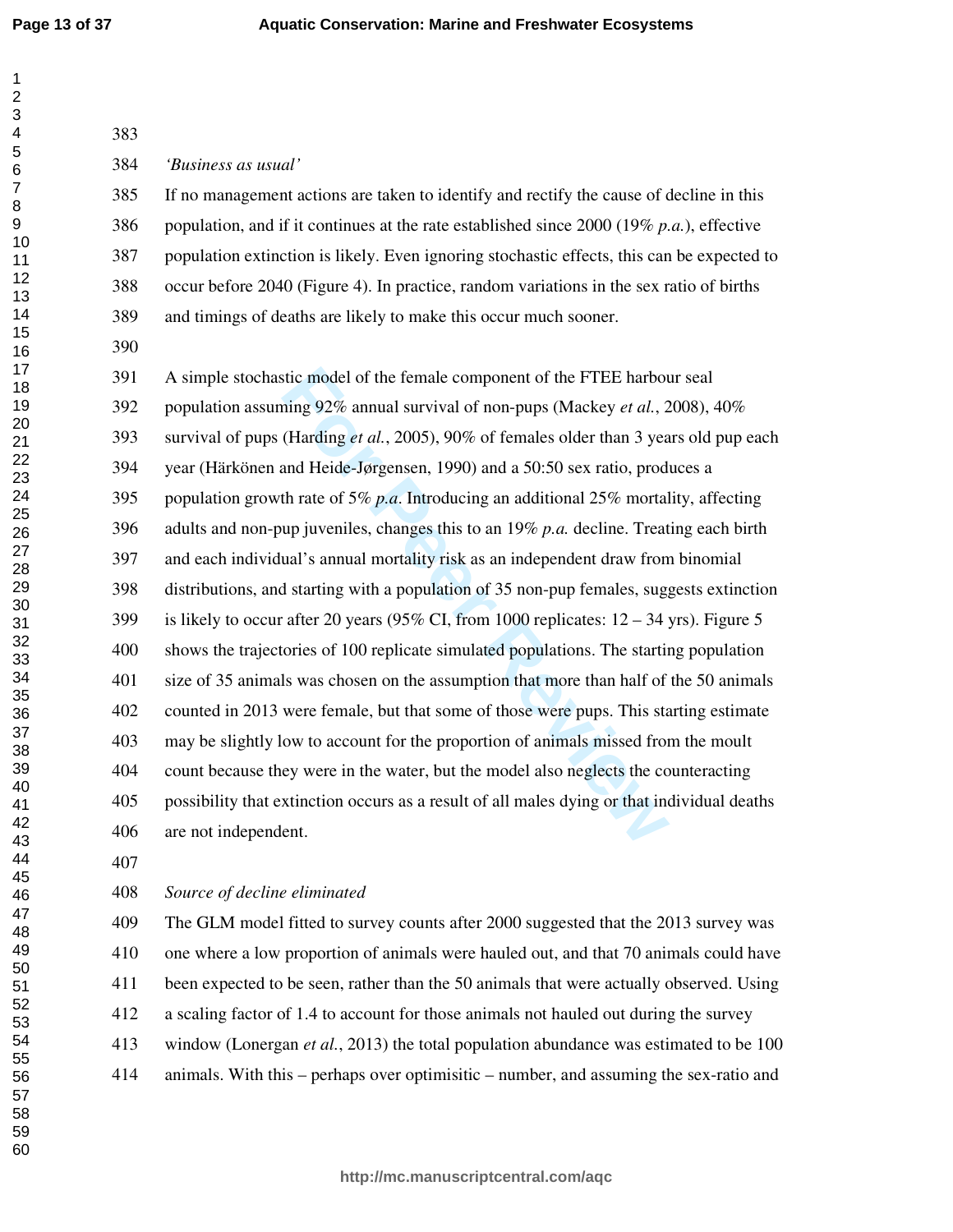415 age structure are stable and comparable to those for other harbour seal populations, and 416 ignoring stochastic effects such as elimination of males, the time for abundance to 417 return to 600 can be estimated. Table 3 contains some estimated recovery times based 418 on different population growth rates. The additional years needed for population 419 recovery per year of delay in eliminating the present cause of decline are also presented. 

is the present growth rate for the Wadden Sea harbour s<br>
and is often considered to be around the maximum sustai<br>
populations (Härkönen *et al.*, 2002). This represents th<br>
ario whereby the cause of the present situation 421 The population growth rates explored in Table 3 were chosen on the basis of existing 422 empirical information on harbour seal population dynamics within the North Sea region. 423 Twelve percent is the present growth rate for the Wadden Sea harbour seal population 424 (TSEG, 2013) and is often considered to be around the maximum sustainable growth 425 rate for pinniped populations (Härkönen *et al.*, 2002). This represents the most 426 'optimistic' scenario whereby the cause of the present situation is immediately resolved 427 and the population reaches and maintains a maximum growth rate for at least 16 years. 428 Perhaps more realistic are the projections from growth rates between 3% and 6%. The 429 population in The Wash was growing at 3% *p.a.* prior to the 1988 phocine distemper 430 epidemic. It then increased and was approximately 6% *p.a.* between the 1988 and 2002 431 epidemics (Thompson *et al.*, 2005; Lonergan *et al.*, 2007). If the abundance estimates 432 that were made for the Tay in the 1970s are believed to be consistent with the more 433 recent ones, then this population was growing at around 4.5% *p.a*. up to the beginning 434 of the recent decline. In these scenarios, the FTEE population could be expected to 435 recover to its previous abundance in  $30 - 60$  years. Even in this 'ideal' scenario, there is 436 no 'quick fix'. In reality, the different survey method used in early counts was likely to 437 have caused underestimation of abundances and therefore overestimation of the rate of 438 population growth. Assuming that the underestimation was about half (Thompson and 439 Harwood, 1990), this has the effect of decreasing the population's rate of growth prior 440 to 2000 to about 2%.

### *Source of decline partially eliminated*

443 The accepted "normal" maximum growth rate for pinniped population is 12% *p.a* 444 (Härkönen *et al.*, 2002), but the FTEE population is declining by around 19% *p.a.* The 445 impact of the problem is thus  $31\%$  (i.e.  $12\%$  -  $-19\% = 31\%$ ); a halving of the impact of

446 the problem to 15.5% could be expected to result in a population rate of decline of 3.5%

 $\mathbf{1}$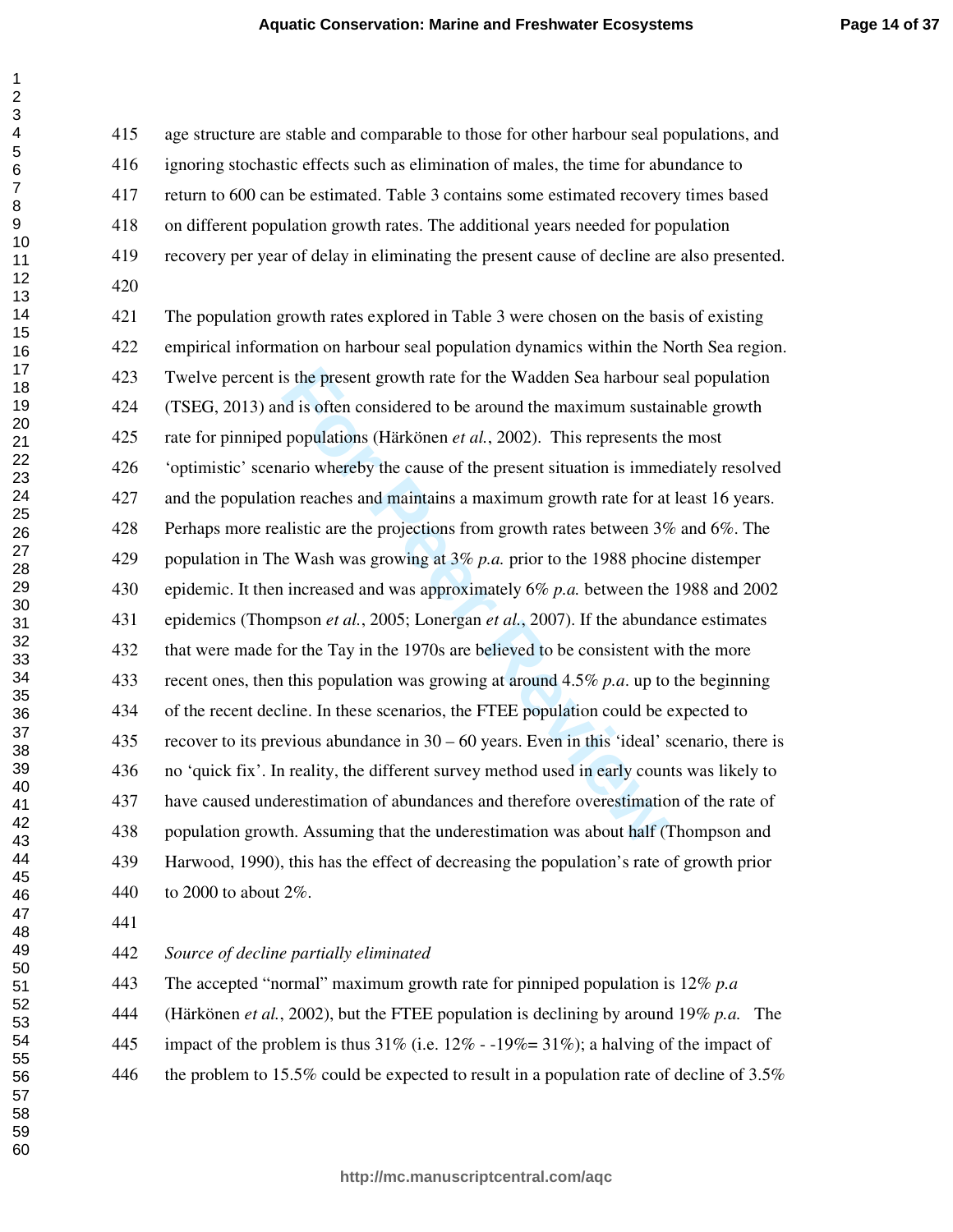$\mathbf{1}$  $\overline{2}$  $\overline{\mathbf{4}}$  $\overline{7}$ 

| 447 | p.a. (i.e. $-19\% + 15.5\% = -3.5\%$ ). Whatever is affecting this population would therefore |
|-----|-----------------------------------------------------------------------------------------------|
| 448 | need to be reduced by more than half of the total impact for the population to stabilize at   |
| 449 | its current level, and by more than that to permit it to begin to recover. A growth rate of   |
| 450 | 6% under optimal conditions similar to that observed in The Wash (Thompson et al.,            |
| 451 | 2005; Lonergan et al., 2007), would imply that population recovery would require at           |
| 452 | least 34 of the problem to be resolved. If the maximum achievable growth rate were 3%         |
| 453 | $p.a.$ – which may be more representative of Scottish harbour seal populations – then         |
| 454 | recovery would depend on finding an almost complete solution to the problem.                  |
| 455 |                                                                                               |
| 456 | Female shortage in recovering population                                                      |
| 457 | Direct measurement of the true sex ratio in the FTEE population is neither feasible, nor      |
| 458 | advisable given its present state and the need to minimize disturbance. A project is          |
| 459 | underway to estimate the sex ratio of this population non-invasively via DNA testing of       |
| 460 | scats; however, recovery of suitable samples has proven difficult in this region.             |
| 461 | Additionally, the method requires many assumptions about patterns of haulout                  |
| 462 | behaviour and defecation and is unlikely to produce an estimate of sex ratio that is truly    |
| 463 | representative of the population. However, if there is a shortage of females in the           |
| 464 | recovering population, this would both increase the risk of local extinction because of       |
| 465 | stochastic variation (i.e. all the females dying) and slow the initial stages of the          |
| 466 | recovery. Populations starting with more highly skewed sex ratios would initially grow        |
| 467 | more slowly and it would take longer for their growth rates to recover to more normal         |
| 468 | values.                                                                                       |
| 469 |                                                                                               |
| 470 | Extinction & recolonization                                                                   |
| 471 | Though capable of long distance movement, harbour seals generally exhibit high site           |
| 472 | fidelity, generally using haulouts less than ~25 km apart (Thompson et al., 1998;             |
| 473 | Cunningham et al., 2009; Sharples et al., 2012; Cordes and Thompson, 2015), and there         |
| 474 | is evidence that genetic diversity increases with distance (Stanley et al., 1996;             |
| 475 | Goodman, 1998). Philopatry could thus limit their ability to recover from local               |
| 476 | extinctions. There is no indication that males and females of this species travel together    |
| 477 | (Thompson et al., 1998), therefore the establishment of a population would seem to            |
| 478 | require multiple colonizing events.                                                           |
|     |                                                                                               |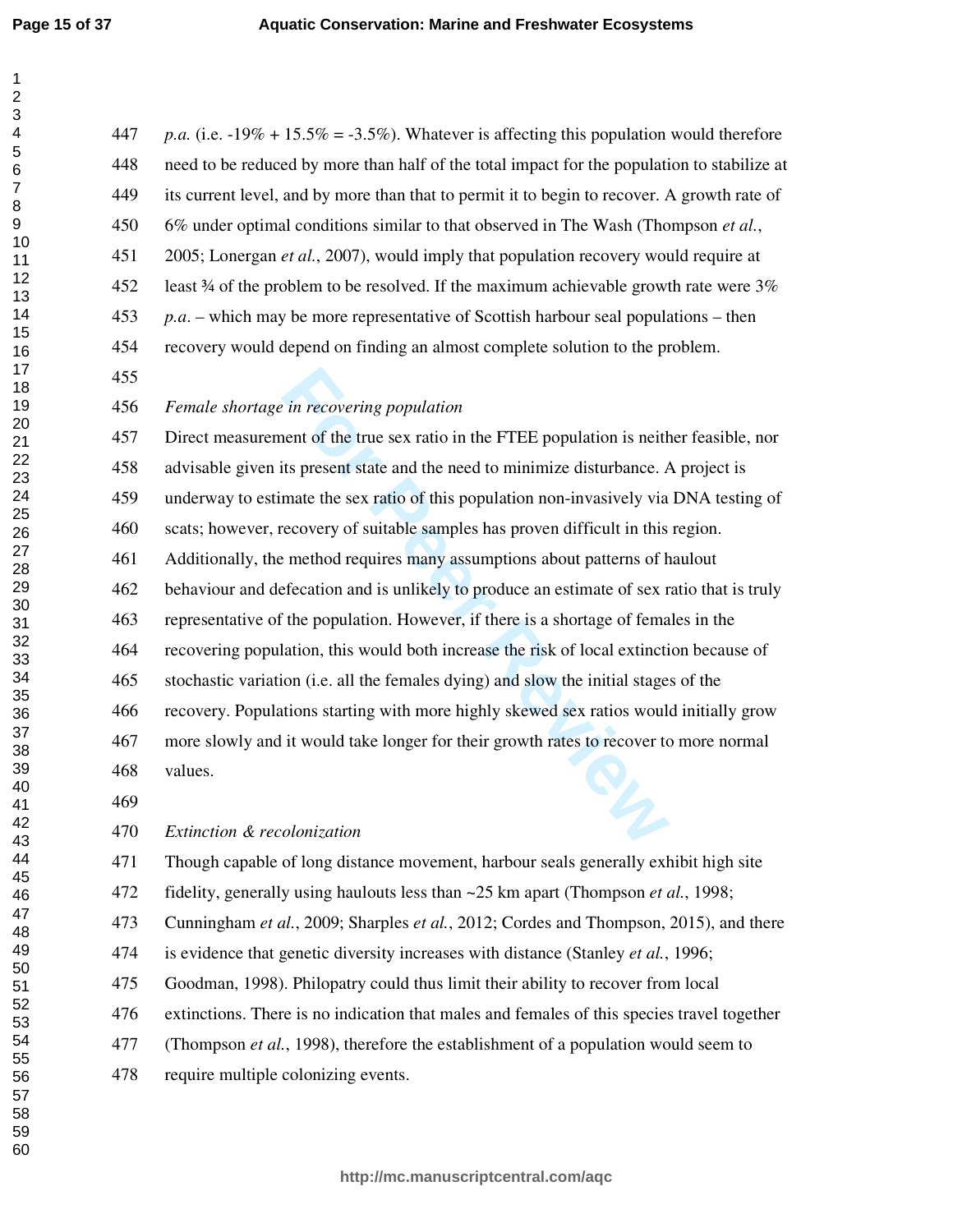| 479 |                                                                                              |
|-----|----------------------------------------------------------------------------------------------|
| 480 | There are two examples of UK harbour seal populations that became extinct and have           |
| 481 | recovered to some extent, in the Tees and the Ythan Estuaries. The population in the         |
| 482 | Ythan was removed by shooting in 1979 and 1980. It is not known when the first               |
| 483 | animals returned, but by the mid 1990s harbour seals were seen regularly in the estuary.     |
| 484 | The harbour seal population in the Tees disappeared at an unknown date in the mid $19th$     |
| 485 | century when large parts of the estuary were developed (Woods, 2012). Harbour seals          |
| 486 | recolonized the Tees Estuary in the 1970s or early 1980s and the population has grown        |
| 487 | slowly to reach around 20 to 50 seals (Woods, 2012). The first successful pupping was        |
| 488 | recorded in 1994. The more rapid recolonization of the Ythan Estuary may be related to       |
| 489 | the proximity of small harbour seal haulout groups on the coast 45km to the north            |
| 490 | (Figure 1). In contrast, the nearest groups to the Tees are in the Firth of Forth, 200km to  |
| 491 | the north, or in the River Humber, 170km to the south (Figure 1).                            |
| 492 |                                                                                              |
| 493 | In the event of harbour seal extinction in the Firth of Tay and Eden Estuary, the most       |
| 494 | likely source of colonizing animals would be the small populations in the Firth of Forth,    |
| 495 | 50 to 60 km away, or the animals that haul out north of Montrose, about 40 km from the       |
| 496 | FTEE haulouts. However, it is not clear that these groups of animals actually are            |
| 497 | sufficiently separated to follow different population trajectories. Telemetry tags           |
| 498 | attached to harbour seals in the FTEE have recorded some of these individuals hauling        |
| 499 | out in the Firth of Forth and around Montrose (SMRU, <i>unpublished data</i> ). Beyond these |
| 500 | areas, and the few animals now on the Ythan Estury, the next nearest potential sources       |
| 501 | of immigrants to the FTEE would be the Moray Firth or the Tees and Humber Estuaries          |
| 502 | (Figure 1). These areas are $> 200$ km away, so reestablishment of the FTEE population       |
| 503 | would be unlikely to occur rapidly.                                                          |
| 504 |                                                                                              |
| 505 | <b>DISCUSSION</b>                                                                            |
| 506 | The data available to assess the extent of, and potential mechanisms for, the decline in     |
| 507 | harbour seal numbers in the Firth of Tay and Eden Estuary are diffuse and often sparse.      |
| 508 | Nevertheless, analysis of these limited data provides insights into the potential            |
| 509 | proximate causes for the rapid decline. Furthermore, they provide an avenue to explore       |
| 510 | possible scenarios for the future of this population and the likely impact of specific       |
|     |                                                                                              |
|     |                                                                                              |

 $\mathbf{1}$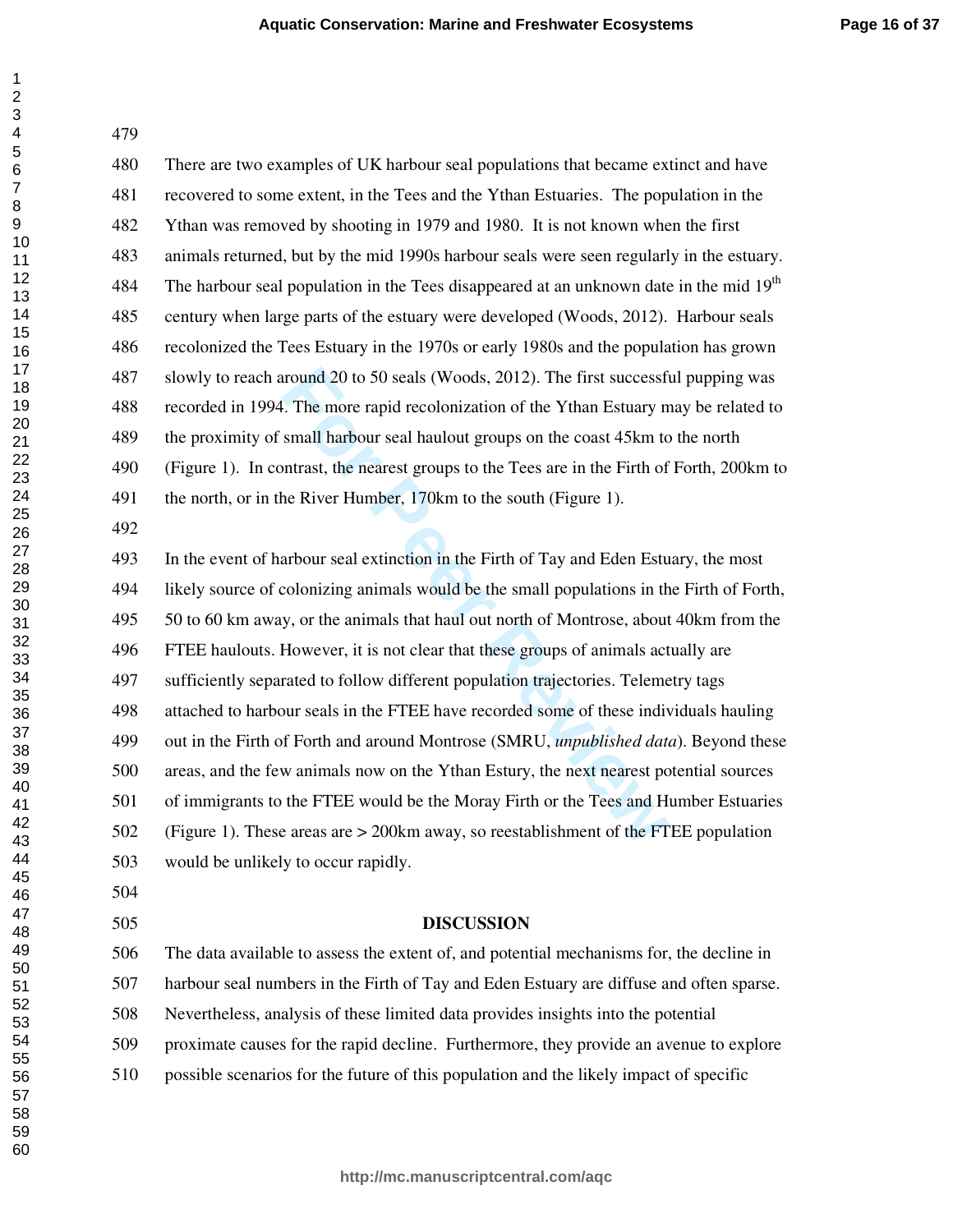511 management policies. Such an approach may also be useful in other studies of 512 populations where demographic data are limited or non-existent.

514 Using such data, the present study demonstrates that if the trends identified here 515 continue at the present rate, harbour seals are likely to effectively disappear from the 516 FTEE within the next 20 years. Exploration of the demographic parameters that could 517 produce such changes indicate that the, presently unidentified, cause of the decline must 518 be reducing adult survival (potentially in addition to reducing fecundity and/or pup 519 survival). Simple projections and simulations demonstrate that, if the cause is 520 immediately identified and removed, recovery of the population to the abundance when 521 the SAC was designated is likely to take at least 40 years and that partial removal of the 522 problem would have limited benefits. Thus there are unlikely to be any long-term 523 benefits from introducing or reintroducing additional individuals while the problem 524 persists.

Experiention and simulations demonstrate that, if the cand infied and removed, recovery of the population to the a signated is likely to take at least 40 years and that partia ave limited benefits. Thus there are unlikely 526 Globally, harbour seals are classified as a species of 'least concern' on the IUCN Red 527 List; however, the rapid population declines such as the one described here and in 528 Orkney and Shetland (Thompson *et al.*, 2001; Lonergan *et al.*, 2007, 2013) represent 529 significant regional losses of a large and iconic predator. In the FTEE population, a 530 reduction in overall survival must be invoked to account for the rate of decline – but the 531 potential causes of an increase in mortality are various and often inter-linked.

533 Substantial declines in food availability or accessibility could increase competition for 534 limited resources between conspecifics, and with grey seals. Harbour seals tagged in the 535 area foraged primarily in an area ~ 25-100 km from the haulout site (Sharples *et al.*, 536 2009, 2012), but there are few simultaneous telemetry data to assess whether grey seals 537 actively exclude harbour seals from some areas. Given that there is a high degree of 538 dietary overlap between the species and that both use the FTEE to haul out, there is 539 considerable potential for overlap in foraging areas. If inter-specific competition is 540 indeed hastening the demise of the FTEE harbour seal population, the question of any 541 relevant management action remains. However, a reduction in harbour seal condition as 542 a result of increased competition for resources would most likely be manifest in the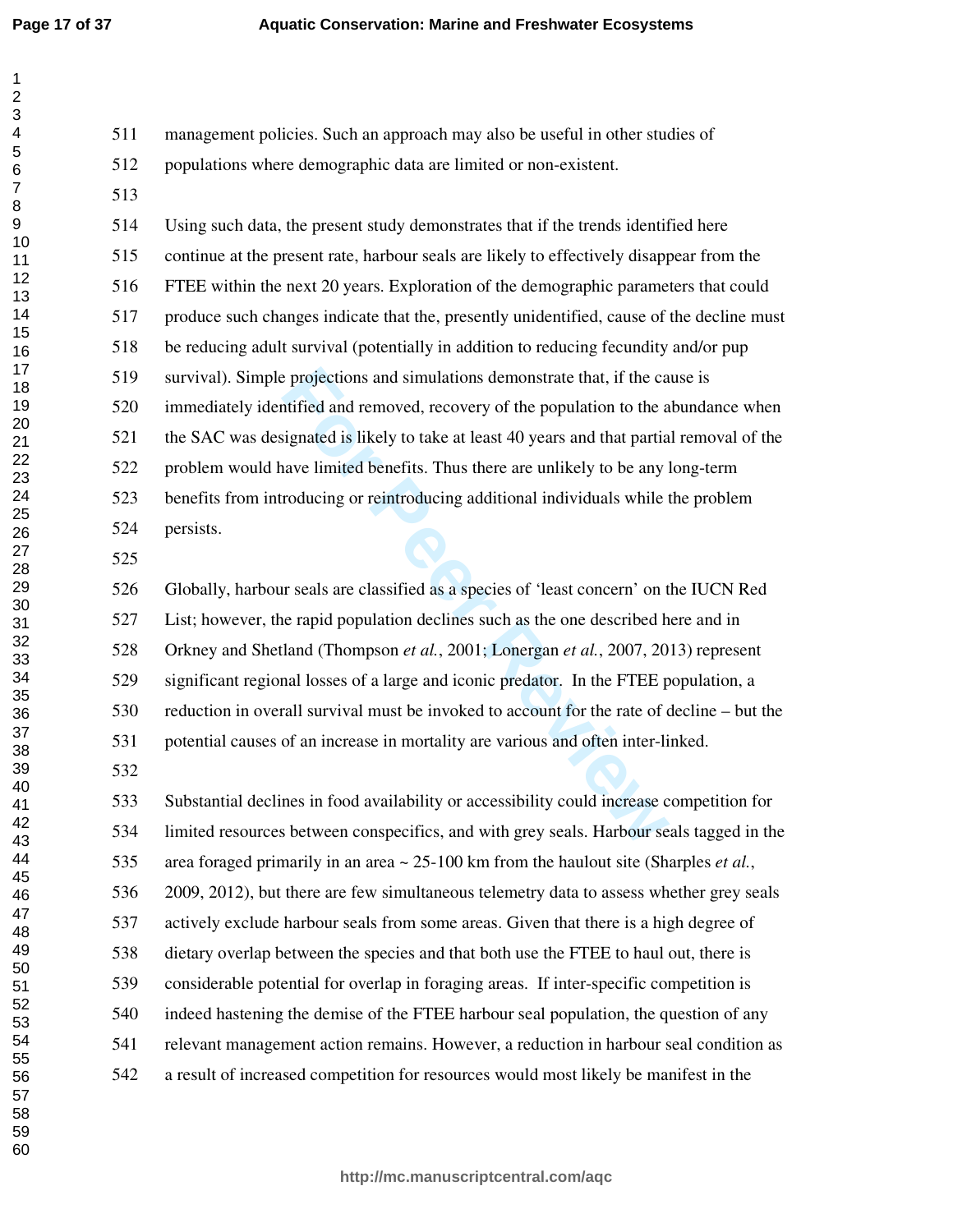543 population as reduced fecundity and/or pup survival. In addition to natural mortality 544 from predators, this has been proposed as an explanation for the decline of the harbour 545 seal population on Sable Island, Canada (Bowen *et al.*, 2003). Reduced fecundity and/or 546 pup survival could be a factor in the decline of the FTEE population but neither of these 547 can wholly account for the rapid rate of decline observed A substantial reduction in 548 adult survival must also be invoked.

Figural' injuries on the east coast of Scotland and England<br>
Form *et al.*, 2012). The majority of these have been adult formale grey seals. The pathology of these characteristic<br>
fremale grey seals. The pathology of thes 550 A notable recent phenomenon has been the discovery of multiple carcasses with 551 'corkscrew' or 'spiral' injuries on the east coast of Scotland and England (Thompson *et al.*, 2010a; Bexton *et al.*, 2012). The majority of these have been adult female harbour 553 seals, or juvenile male grey seals. The pathology of these characteristic injuries is 554 consistent with the animals being pulled through a ducted propeller (Bexton *et al.*, 555 2012), but there now exists unequivocal evidence that such injuries can be, and in some 556 cases are being, inflicted by adult male grey seals (Thompson *et al.*, 2015; van Neer *et al.*, 2015). Investigations into the prevalence of this behaviour and its impact on harbour 558 seal populations are ongoing. While the numbers of 'corkscrew' harbour seals recorded 559 in the FTEE since 2008 are fairly low  $(n = 36)$ , these are likely to underestimate total 560 numbers because not all carcasses will be washed ashore, detected, or reported. 561 Furthermore, the 6 corkscrew mortalities reported in 2013 represent >10% of the total 562 number of animals counted at the FTEE that year. Clearly, mortality at this rate is not 563 sustainable for this population.

565 Each year of delay in addressing the cause of the decline seems likely to both increase 566 the risk of local extinction and further delay any recovery to historical abundances by 567 several years. Future management actions should be focused on unequivocally 568 identifying and ameliorating this, and other, potential sources of additional harbour seal 569 mortality if the population is to be conserved.

## **ACKNOWLEDGEMENTS**

572 Aerial surveys were funded by SNH and NERC. We thank colleagues at SMRU for 573 their help conducting surveys. Preparation of this work benefited from discussions with 574 C. Morris and A. Hall at the SMRU.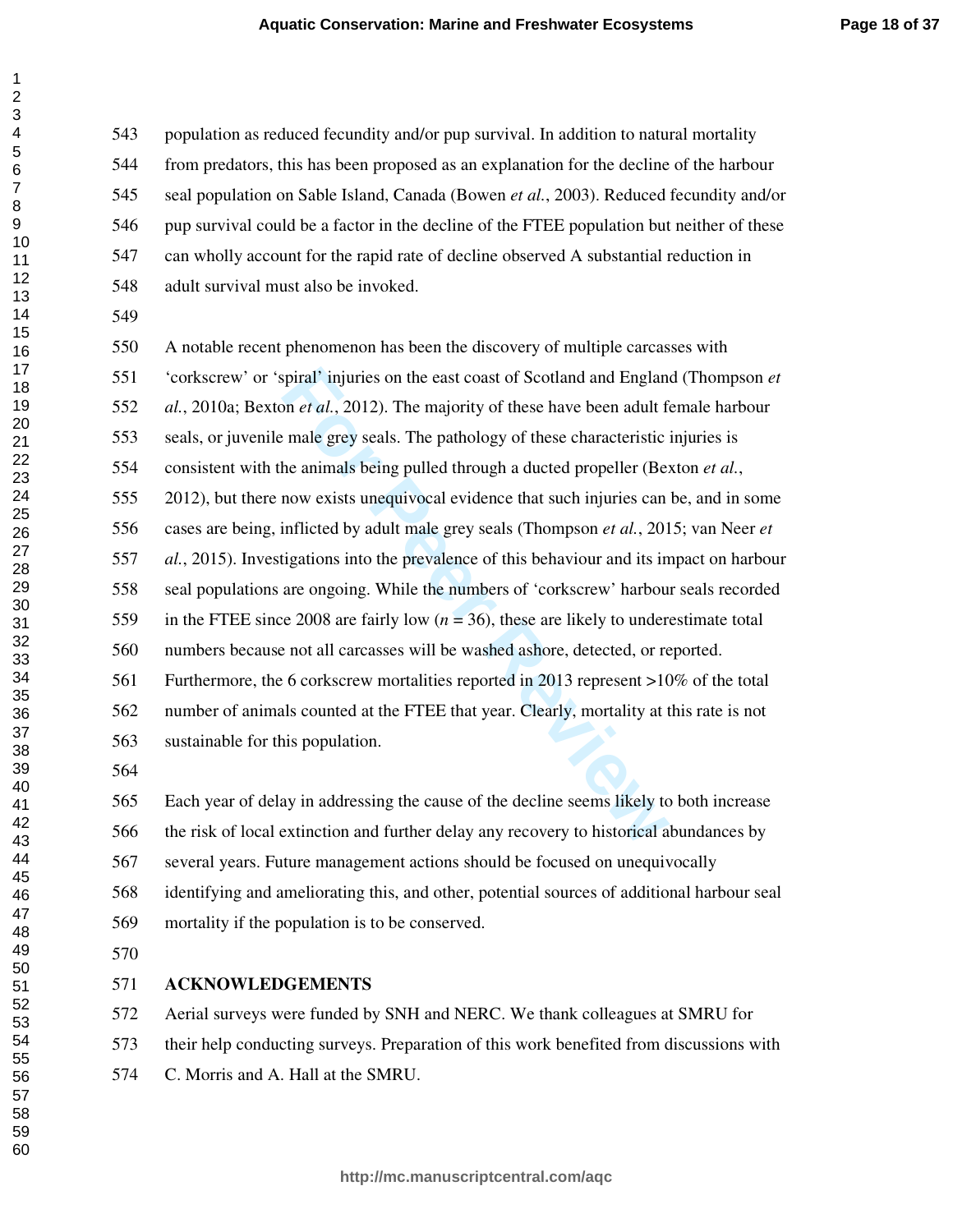$\mathbf{1}$  $\overline{2}$  $\overline{\mathbf{4}}$  $\overline{7}$ 

| 575 |                                                                                       |
|-----|---------------------------------------------------------------------------------------|
| 576 | <b>REFERENCES</b>                                                                     |
| 577 | Akaike H. 1976. An information criterion (AIC). Journal of Mathmatical Science 14: 5- |
| 578 | 9.                                                                                    |
| 579 | Beaugrand G. 2004. The North Sea regime shift: evidence, causes, mechanisms and       |
| 580 | consequences. Progress in Oceanography 60: 245–262.                                   |
| 581 | Beaugrand G, Harlay X, Edwards M. 2014. Detecting plankton shifts in the North Sea:   |
| 582 | a new abrupt ecosystem shift between 1996 and 2003. Marine Ecology Progress           |
| 583 | Series 502: 85-104.                                                                   |
| 584 | Bexton S, Thompson D, Brownlow A, Barley J, Milne R, Bidewell C. 2012. Unusual        |
| 585 | mortality of pinnipeds in the United Kingdom associated with helical                  |
| 586 | (corkscrew) injuries of anthropogenic origin. Aquatic Mammals 38: 229–240.            |
| 587 | Bowen WD, Ellis SL, Iverson SJ, Boness DJ. 2003. Maternal and newborn life-history    |
| 588 | traits during periods of contrasting population trends: implications for explaining   |
| 589 | the decline of harbour seals (Phoca vitulina), on Sable Island. Journal of            |
| 590 | Zoology 261: 155-163.                                                                 |
| 591 | Burnham KP, Anderson DR. 2002. Model selection and multimodel inference: a            |
| 592 | practical information-theoretic approach. Springer.                                   |
| 593 | Burns JJ. 2008. Harbor Seal and Spotted Seal (Phoca vitulina and P. largha) (WF       |
| 594 | Perrin, B Würsig, and JGM Thewissen, Eds). Encyclopedia of Marine                     |
| 595 | Mammals.                                                                              |
| 596 | Cordes LS, Thompson PM. 2014. Mark-recapture modeling accounting for state            |
| 597 | uncertainty provides concurrent estimates of survival and fecundity in a              |
| 598 | protected harbor seal population. Marine Mammal Science 30: 691-705.                  |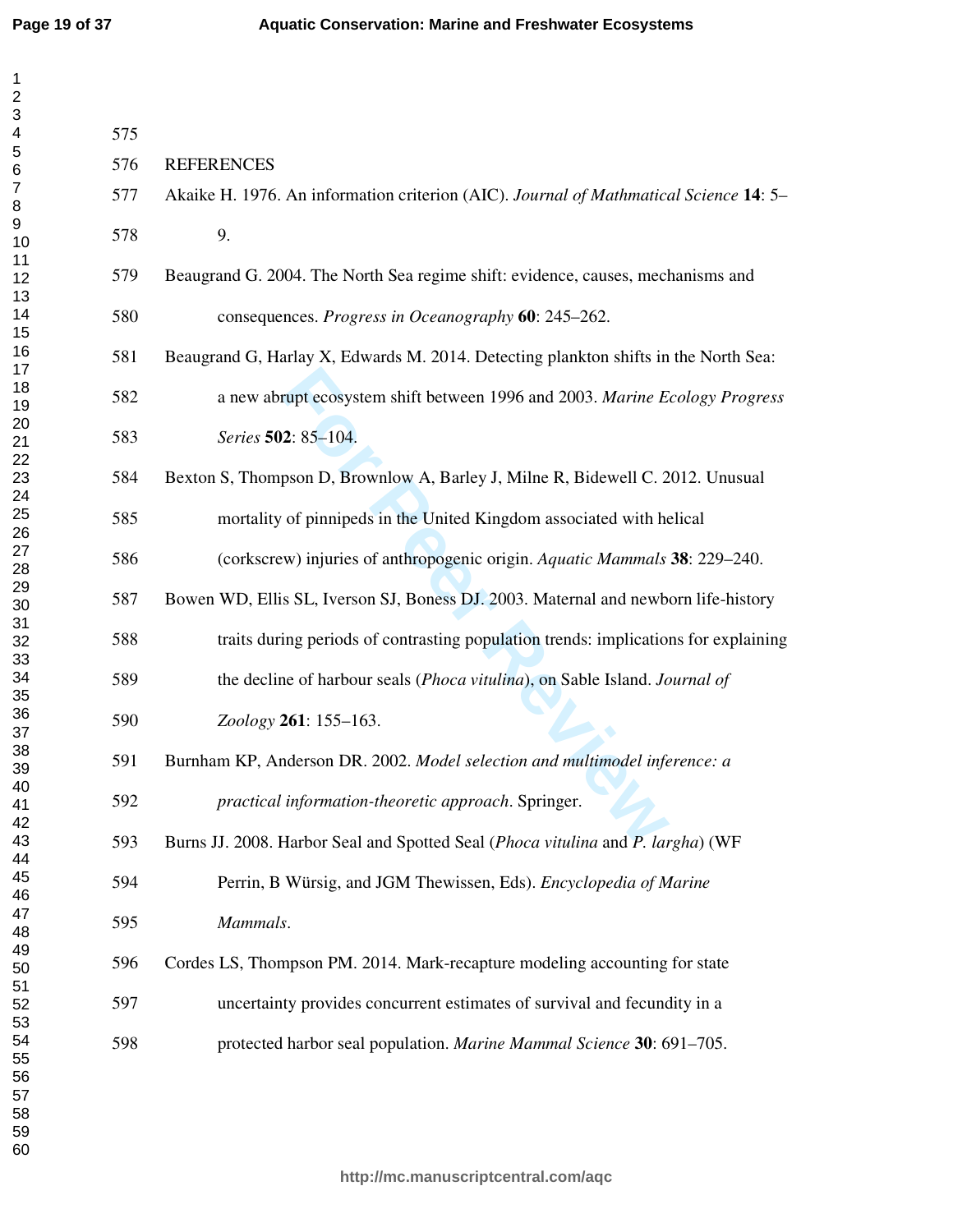| 599 | Cordes LS, Thompson PM. 2015. Mark-resight estimates of seasonal variation in harbor |
|-----|--------------------------------------------------------------------------------------|
| 600 | seal abundance and site fidelity. Population Ecology: 1-6.                           |
| 601 | Cunningham L, Baxter JM, Boyd IL, Duck CD, Lonergan M, Moss SE, McConnell B.         |
| 602 | 2009. Harbour seal movements and haul-out patterns: implications for                 |
| 603 | monitoring and management. Aquatic Conservation: Marine and Freshwater               |
| 604 | Ecosystems 19: 398-407.                                                              |
| 605 | Duck CD, Morris CD. 2011. Grey seal pup production in Britain in 2010. Sea Mammal    |
| 606 | Research Unit, St Andrews, Scotland.                                                 |
| 607 | Duck CD, Morris CD. 2014. Surveys of harbour (common) and grey seals on the east,    |
| 608 | north and north-west coast of Scotland and in Orkney, including the Moray Firth      |
| 609 | and the Firth of Tay, in August 2013. No. 759. Scottish Nature Heritage.             |
| 610 | Goodman SJ. 1998. Patterns of extensive genetic differentiation and variation among  |
| 611 | European harbor seals (Phoca vitulina vitulina) revealed using microsatellite        |
| 612 | DNA polymorphisms. Molecular Biology and Evolution 15: 104-118.                      |
| 613 | Harding KC, Fujiwara M, Axberg Y, Härkönen T. 2005. Mass-dependent energetics        |
| 614 | and survival in harbour seal pups. Functional Ecology 19: 129–135.                   |
| 615 | Härkönen T, Heide-Jørgensen M-P. 1990. Comparative life histories of east Atlantic   |
| 616 | and other harbour seal populations. Ophelia 32: 211-235.                             |
| 617 | Härkönen T, Harding KC, Heide-Jørgensen M-P. 2002. Rates of increase in age-         |
| 618 | structured populations: a lesson from the European harbour seals. Canadian           |
| 619 | Journal of Zoology 80: 1498-1510.                                                    |
| 620 | Härkönen T, Harding K, Rasmussen TD, Teilmann J, Dietz R. 2007. Age- and sex-        |
| 621 | specific mortality patterns in an emerging wildlife epidemic: the phocine            |
| 622 | distemper in european harbour seals. PLoS ONE: e887.                                 |
|     |                                                                                      |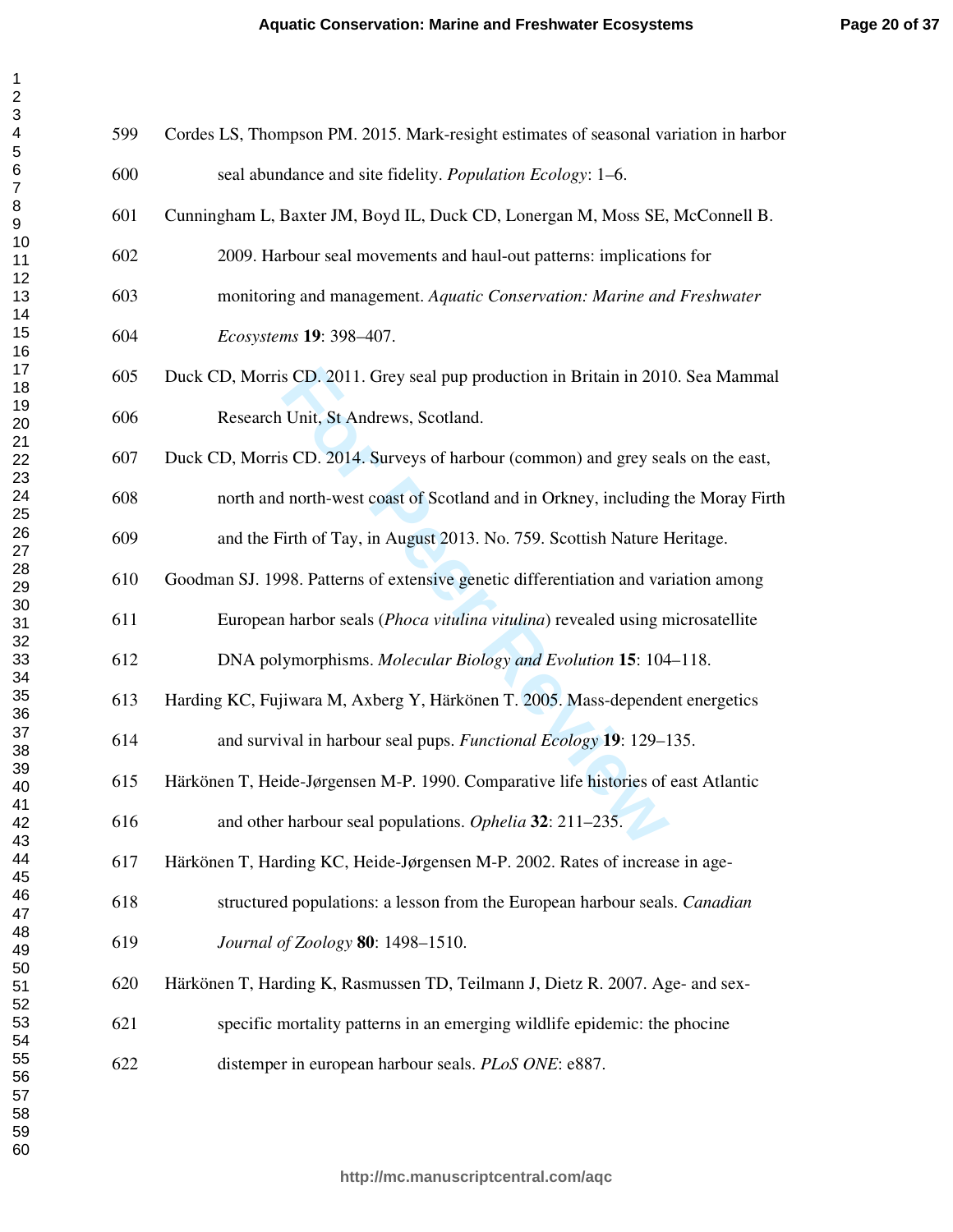$\mathbf 1$ 

| 1              |  |
|----------------|--|
| $\overline{c}$ |  |
|                |  |
|                |  |
|                |  |
|                |  |
|                |  |
|                |  |
|                |  |
|                |  |
|                |  |
|                |  |
|                |  |
|                |  |
|                |  |
|                |  |
|                |  |
|                |  |
|                |  |
|                |  |
|                |  |
|                |  |
|                |  |
|                |  |
|                |  |
|                |  |
|                |  |
|                |  |
|                |  |
|                |  |
|                |  |
|                |  |
|                |  |
|                |  |
|                |  |
|                |  |
|                |  |
|                |  |
|                |  |
| 38             |  |
| 39             |  |
| 40             |  |
| 41             |  |
| 42             |  |
| 43             |  |
| 44             |  |
| 45             |  |
| 46             |  |
| 47             |  |
| 48             |  |
| 49<br>50       |  |
|                |  |
| 51             |  |
| -<br>52        |  |
| 53             |  |
| 54             |  |
| 55             |  |
| 56<br>ć        |  |
| 57             |  |
| 58             |  |
|                |  |
| 59             |  |
| 60             |  |

| 623 | Jones E, McConnell BJ, Sparling CE, Matthiopoulos J. 2013. Grey and harbour seal    |
|-----|-------------------------------------------------------------------------------------|
| 624 | usage maps. No. Version 2150. Sea Mammal Research Unit, University of St            |
| 625 | Andrews.                                                                            |
| 626 | Lonergan M. 2014. Modelling beyond data is uninformative: a comment on 'State-space |
| 627 | modelling reveals proximate causes of harbour seal population declines' by          |
| 628 | Matthiopoulos et al. Oecologia 175: 1063-1067.                                      |
| 629 | Lonergan M, Duck CD, Thompson D, Mackey BL, Cunningham L, Boyd IL. 2007.            |
| 630 | Using sparse survey data to investigate the declining abundance of British          |
| 631 | harbour seals: Harbour seal declines. Journal of Zoology 271: 261-269.              |
| 632 | Lonergan M, Thompson D, Thomas L, Duck C. 2011. An approximate Bayesian             |
| 633 | method applied to estimating the trajectories of four British grey eal              |
| 634 | (Halichoerus grypus) Populations from Pup Counts. Journal of Marine Biology         |
| 635 | $2011: 1-7.$                                                                        |
| 636 | Lonergan M, Duck C, Moss S, Morris C, Thompson D. 2013. Rescaling of aerial survey  |
| 637 | data with information from small numbers of telemetry tags to estimate the size     |
| 638 | of a declining harbour seal population. Aquatic Conservation: Marine and            |
| 639 | Freshwater Ecosystems 23: 135-144.                                                  |
| 640 | Mackey BL, Durban JW, Middlemas SJ, Thompson PM. 2008. A Bayesian estimate of       |
| 641 | harbour seal survival using sparse photo-identification data. Journal of Zoology    |
| 642 | $274:18-27.$                                                                        |
| 643 | Matthiopoulos J, Cordes L, Mackey B, Thompson D, Duck C, Smout S, Caillat M,        |
| 644 | Thompson P. 2014. State-space modelling reveals proximate causes of harbour         |
| 645 | seal population declines. Oecologia 174: 151-162.                                   |
|     |                                                                                     |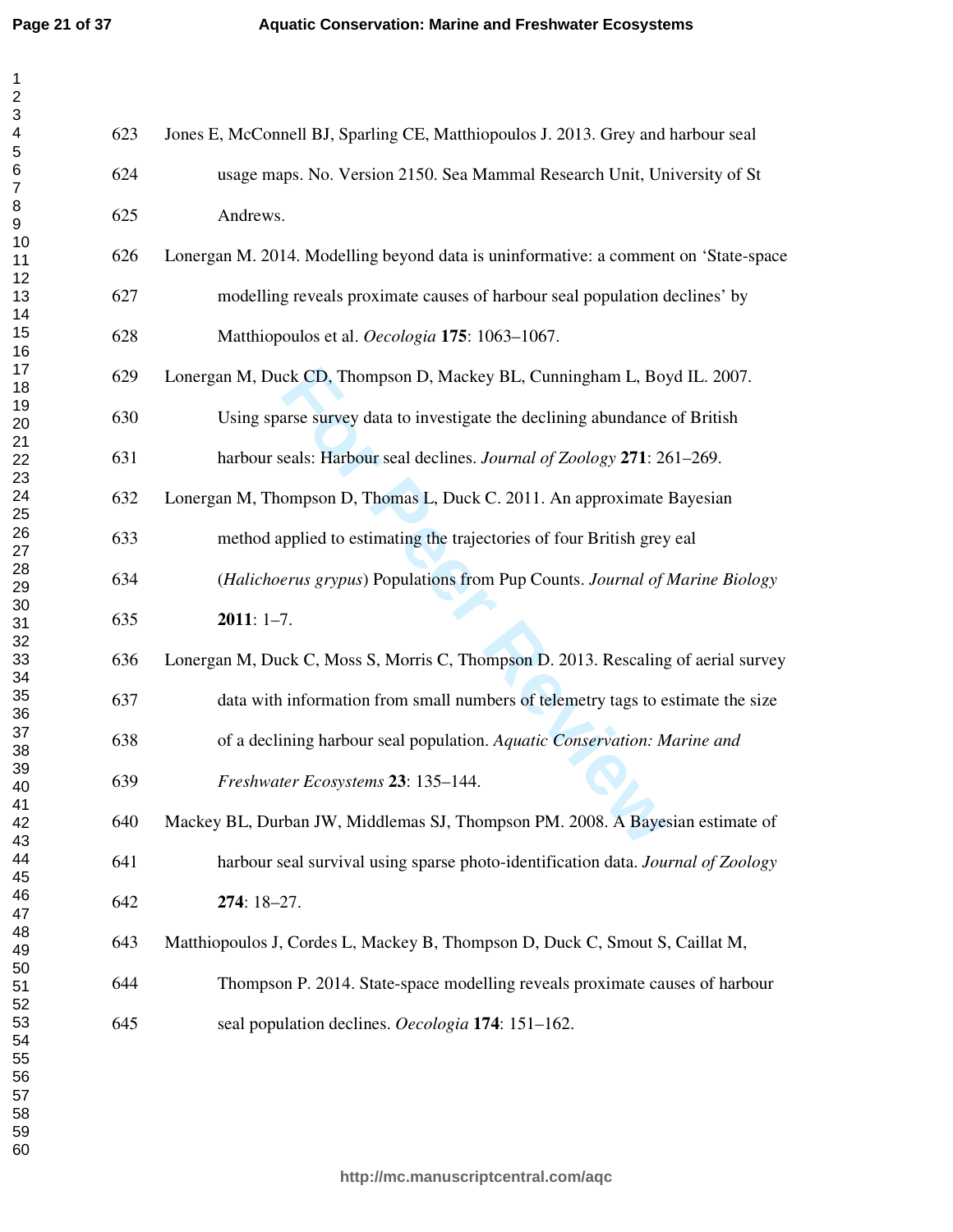| 646 | Van Neer A, Jensen LF, Siebert U. 2015. Grey seal (Halichoerus grypus) predation on |
|-----|-------------------------------------------------------------------------------------|
| 647 | harbour seals (Phoca vitulina) on the island of Helgoland, Germany. Journal of      |
| 648 | Sea Research 97: 1-4.                                                               |
| 649 | Onoufriou J, Thompson D. 2014. Testing the hypothetical link between shipping and   |
| 650 | unexplained seal deaths: final report. No. USD2. Sea Mammal Research Unit,          |
| 651 | University of St Andrews.                                                           |
| 652 | R Development Core Team. 2013. R: A language and environment for statistical        |
| 653 | computing. R Foundation for Statistical Computing: Vienna, Austria.                 |
| 654 | SCOS. 2012. Scientific advice on matters related to the management of seal          |
| 655 | populations: 2012. Sea Mammal Research Unit.                                        |
| 656 | SCOS. 2013. Scientific advice on matters related to the management of seal          |
| 657 | populations: 2013. Sea Mammal Research Unit.                                        |
| 658 | Sharples RJ, Mackenzie ML, Hammond PS. 2009. Estimating seasonal abundance of a     |
| 659 | central place forager using counts and telemetry data. Marine Ecology Progress      |
| 660 | Series 378: 289-298.                                                                |
| 661 | Sharples RJ, Moss SE, Patterson TA, Hammond PS. 2012. Spatial variation in foraging |
| 662 | behaviour of a marine top predator (Phoca vitulina) determined by a large-scale     |
| 663 | satellite tagging program. PLoS One 7: e37216.                                      |
| 664 | Shephard S, Rindorf A, Dickey-Collas M, Hintzen NT, Farnsworth K, Reid DG. 2014.    |
| 665 | Assessing the state of pelagic fish communities within an ecosystem approach        |
| 666 | and the European Marine Strategy Framework Directive. ICES Journal of               |
| 667 | Marine Science: Journal du Conseil 71: 1572-1585.                                   |
|     |                                                                                     |

 $\mathbf{1}$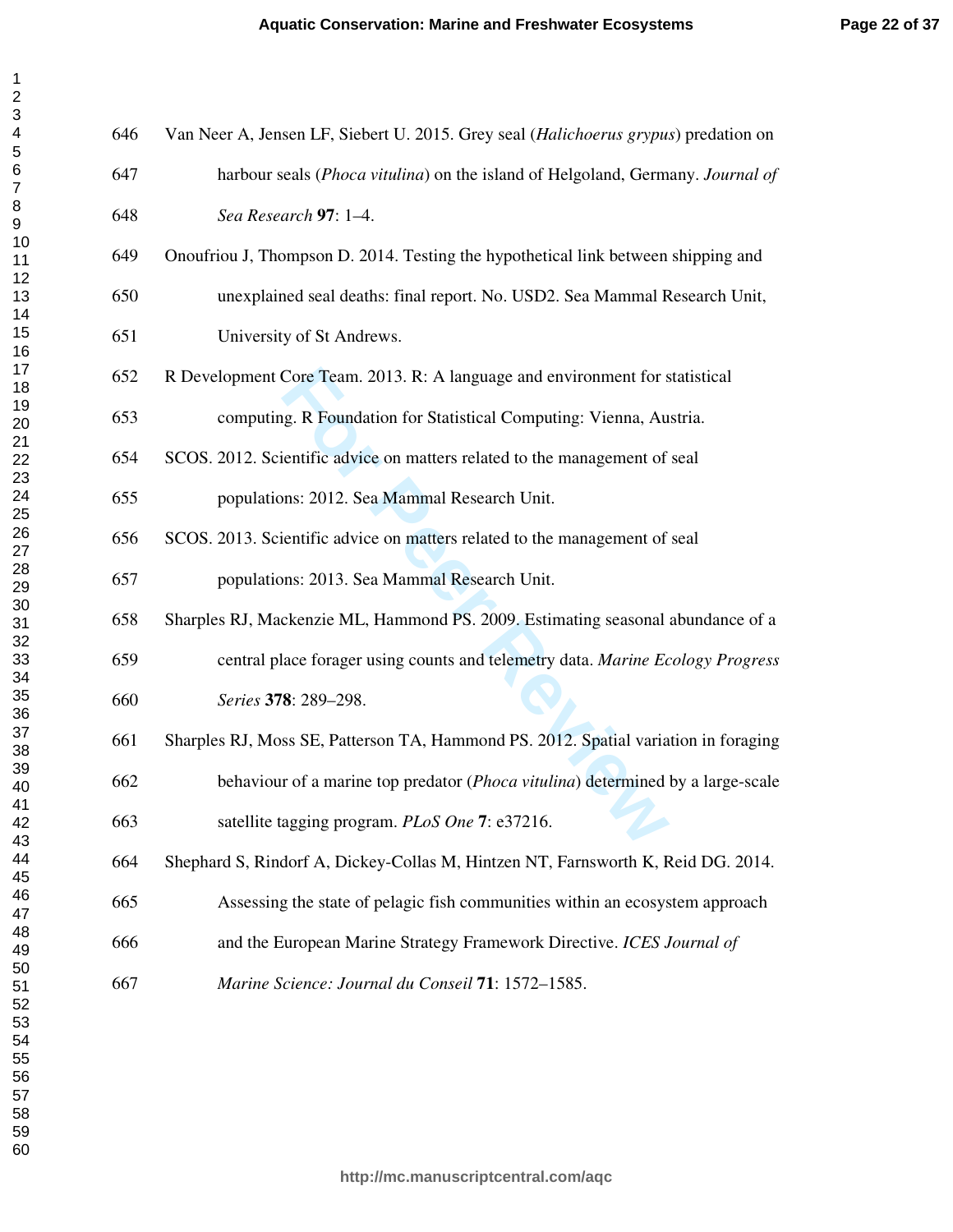$\mathbf{1}$ 

| 1                               |  |
|---------------------------------|--|
| $\overline{c}$                  |  |
| 3456                            |  |
|                                 |  |
|                                 |  |
|                                 |  |
| $\overline{7}$                  |  |
|                                 |  |
|                                 |  |
|                                 |  |
|                                 |  |
|                                 |  |
|                                 |  |
|                                 |  |
|                                 |  |
|                                 |  |
|                                 |  |
|                                 |  |
|                                 |  |
| . 89111111111122222222223333333 |  |
|                                 |  |
|                                 |  |
|                                 |  |
|                                 |  |
|                                 |  |
|                                 |  |
|                                 |  |
|                                 |  |
|                                 |  |
|                                 |  |
|                                 |  |
|                                 |  |
|                                 |  |
|                                 |  |
|                                 |  |
|                                 |  |
| --<br>36<br>37                  |  |
| 38                              |  |
| 39                              |  |
| 40                              |  |
| 41                              |  |
| 42                              |  |
| 43                              |  |
| 44                              |  |
| 45                              |  |
| 46                              |  |
| 47                              |  |
| 48                              |  |
| 49                              |  |
| 50                              |  |
| 51                              |  |
| 52                              |  |
| 53                              |  |
| 54                              |  |
| 55                              |  |
| 56<br>ć                         |  |
| 57                              |  |
| 58                              |  |
| 59                              |  |
| 60                              |  |

| 668 | Sparling C, Russell D, Lane E, Grellier K, Lonergan M, McConnell B, Matthiopoulos J, |
|-----|--------------------------------------------------------------------------------------|
| 669 | Thompson D. 2012. Baseline seal information for the FTOWDG area. SMRUL-              |
| 670 | FDG-2012-0 to FTOWDG.                                                                |
| 671 | Stanley HF, Casey S, Carnahan JM, Goodman S, Harwood J, Wayne RK. 1996.              |
| 672 | Worldwide patterns of mitochondrial DNA differentiation in the harbor seal           |
| 673 | (Phoca vitulina). Molecular Biology and Evolution 13: 368–382.                       |
| 674 | Thompson D, Lonergan M, Duck C. 2005. Population dynamics of harbour seals Phoca     |
| 675 | vitulina in England: monitoring growth and catastrophic declines. Journal of         |
| 676 | Applied Ecology 42: 638-648.                                                         |
| 677 | Thompson D, Bexton S, Brownlow A, Wood D, Patterson T, Pye K, Lonergan M,            |
| 678 | Milne R. 2010a. Report on recent seal mortalities in UK waters caused by             |
| 679 | extensive lacerations October 2010. NERC Sea Mammal Research Unit,                   |
| 680 | Scottish Oceans Institute, University of St Andrews.                                 |
| 681 | Thompson D, Duck CD, Lonergan ME. 2010b. The status of harbour seals (Phoca          |
| 682 | vitulina) in the United Kingdom. NAMMCO Scientific Publications 8: 117–128.          |
| 683 | Thompson D, Onoufriou J, Brownlow A, Bishop A. 2015. Preliminary report on           |
| 684 | predation by adult grey seals on grey seal pups as a possible explanatation for      |
| 685 | corkscrew injury patterns seen in the unexplained seal deaths. No. USD 1&6           |
| 686 | supplement. Sea Mammal Research Unit, University of St Andrews.                      |
| 687 | Thompson P, Rothery P. 1987. Age and sex differences in the timing of moult in the   |
| 688 | common seal, <i>Phoca vitulina. Journal of Zoology</i> 212.                          |
| 689 | Thompson PM, Harwood J. 1990. Methods for estimating the population-size of          |
| 690 | common seals, (Phoca vitulina). Journal of Applied Ecology 27: 924–938.              |
|     |                                                                                      |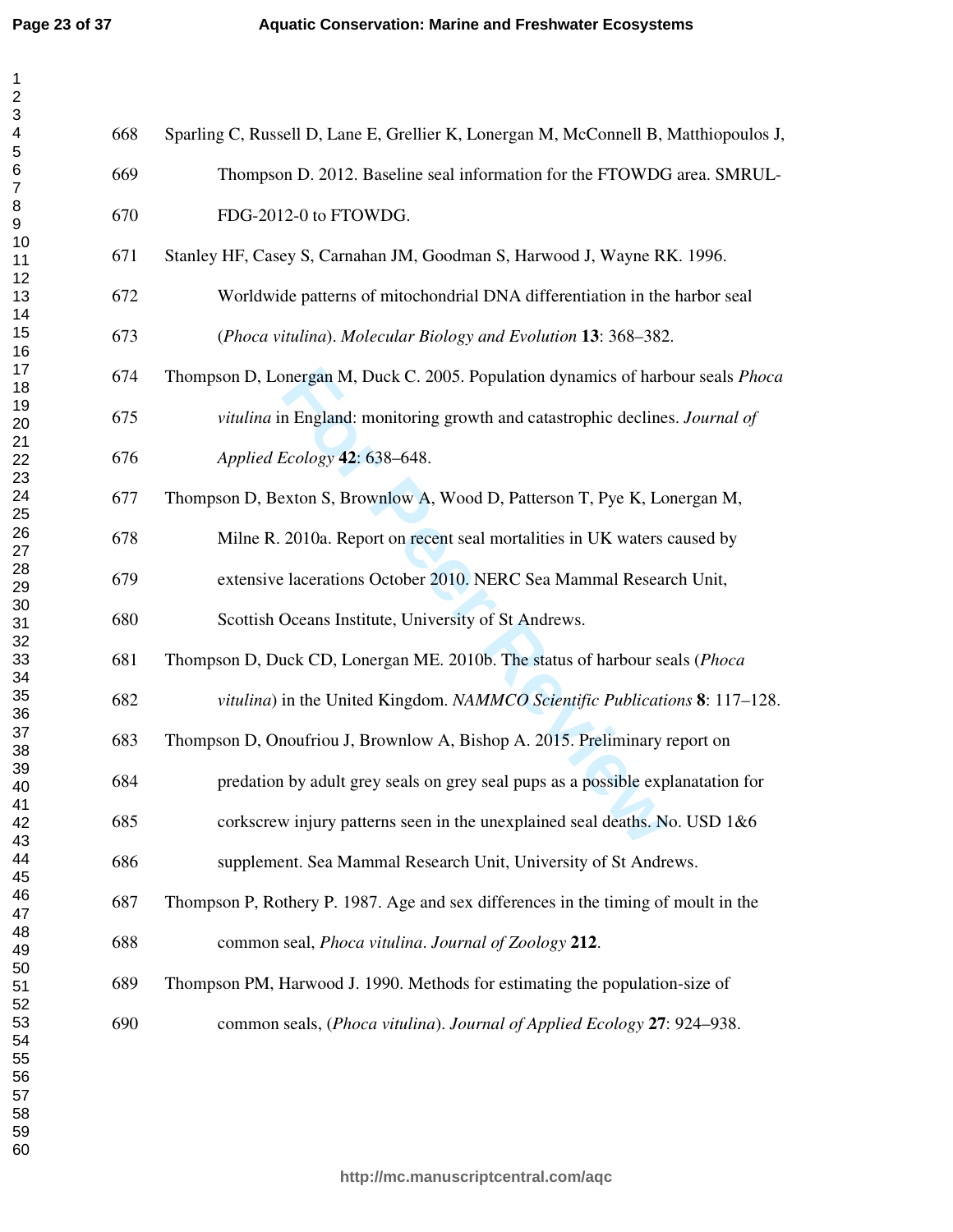| 691 | Thompson PM, Kovacs KM, McConnell BJ. 1994. Natal dispersal of harbour seals       |
|-----|------------------------------------------------------------------------------------|
| 692 | (Phoca vitulina) from breeding sites in Orkney, Scotland. Journal of the           |
| 693 | Zoology, London 234: 668-673.                                                      |
| 694 | Thompson PM, Mackay A, Tollit DJ, Enderby S, Hammond PS. 1998. The influence of    |
| 695 | body size and sex on the characteristics of harbour seal foraging trips. Canadian  |
| 696 | Journal of Zoology 76: 1044-1053.                                                  |
| 697 | Thompson PM, Van Parijs S, Kovacs KM. 2001. Local declines in the abundance of     |
| 698 | harbour seals: implications for the designation and monitoring of protected        |
| 699 | areas. Journal of Applied Ecology 38: 117–125.                                     |
| 700 | TSEG. 2013. Aerial Surveys of Harbour Seals in the Wadden Sea in 2012: Substantial |
| 701 | increase in moult counts. Common Wadden Sea Secretariat, Wilhelmshaven.            |
| 702 | Watts P. 1996. The diel hauling-out cycle of harbour seals in an open marine       |
| 703 | environment: correlates and constraints. Journal of Zoology 240: 175-200.          |
| 704 | Wood SN. 2006. Generalized Additive Models: An Introduction with R. Chapman &      |
| 705 | Hall/CRC: Boca Raton.                                                              |
| 706 | Woods R. 2012. The State of the Natural Environment of the Tees Estuary (SONET): A |
| 707 | review of the seal chapter. Industry Nature Conservation Association.              |
| 708 |                                                                                    |
| 709 |                                                                                    |
|     |                                                                                    |

 $\mathbf{1}$  $\overline{2}$  $\overline{\mathbf{4}}$  $\overline{7}$  $\,8\,$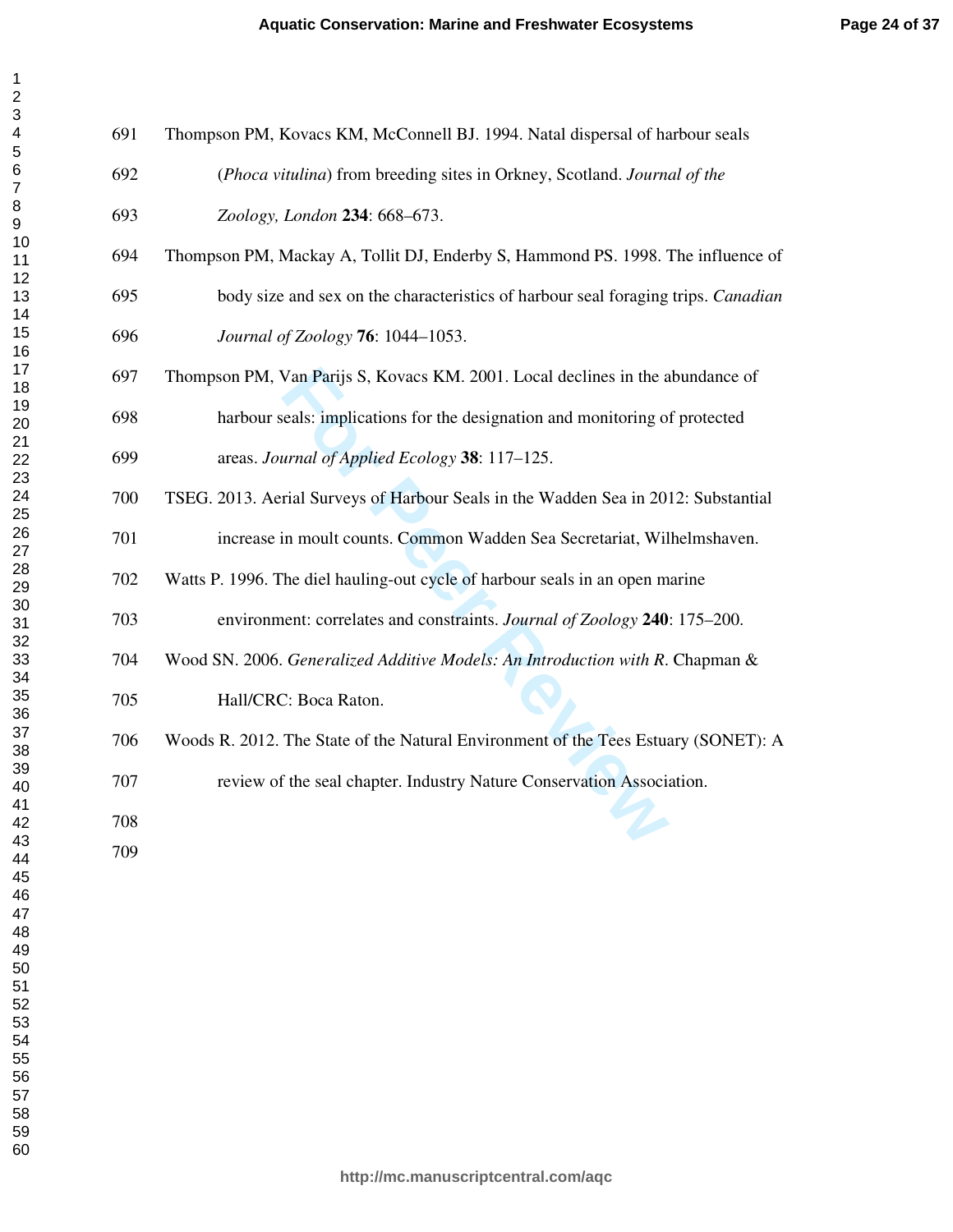# **TABLES**

**Table 1:** Counts of harbour seals (*Phoca vitulina*) and grey seals (*Halichoerus grypus* )

712 hauled out during the annual moult in August in the Firth of Tay and Eden Estuary

713 Special Area of Conservation since regular surveys began. Prior to 1990, counts were

714 made from boat-based surveys conducted during the breeding season (June/July). From

715 1990, counts were made from a fixed wing aircraft using standard photography, from a

716 helicopter using thermal imaging, or using both of these methods ('both').

| Year | Harbour seals | Grey seals | Survey method   |  |
|------|---------------|------------|-----------------|--|
| 1971 | 296           |            | boat            |  |
| 1971 | 170           |            | boat            |  |
| 1975 | 208           |            | boat            |  |
| 1984 | 310           | 259        | boat            |  |
| 1990 | 467           | 912        | fixed wing      |  |
| 1991 | 670           | 1549       | fixed wing      |  |
| 1992 | 773           | 1226       | fixed wing      |  |
| 1994 | 575           | 1468       | fixed wing      |  |
| 1997 | 633           | 1891       | thermal imaging |  |
| 2000 | 700           | 2253       | fixed wing      |  |
| 2002 | 668           | 1593       | fixed wing      |  |
| 2003 | 461           | 1663       | fixed wing      |  |
| 2004 | 459           |            | fixed wing      |  |
| 2005 | 335           | 843        | both            |  |
| 2006 | 342           | 1379       | fixed wing      |  |
| 2007 | 275           | 1559       | both            |  |
| 2008 | 222           | 508        | fixed wing      |  |
| 2009 | 111           | 450        | fixed wing      |  |
| 2010 | 124           | 1555       | fixed wing      |  |
| 2011 | 77            | 1322       | fixed wing      |  |
| 2012 | 88            | 1202       | fixed wing      |  |
| 2013 | 50            | 482        | thermal imaging |  |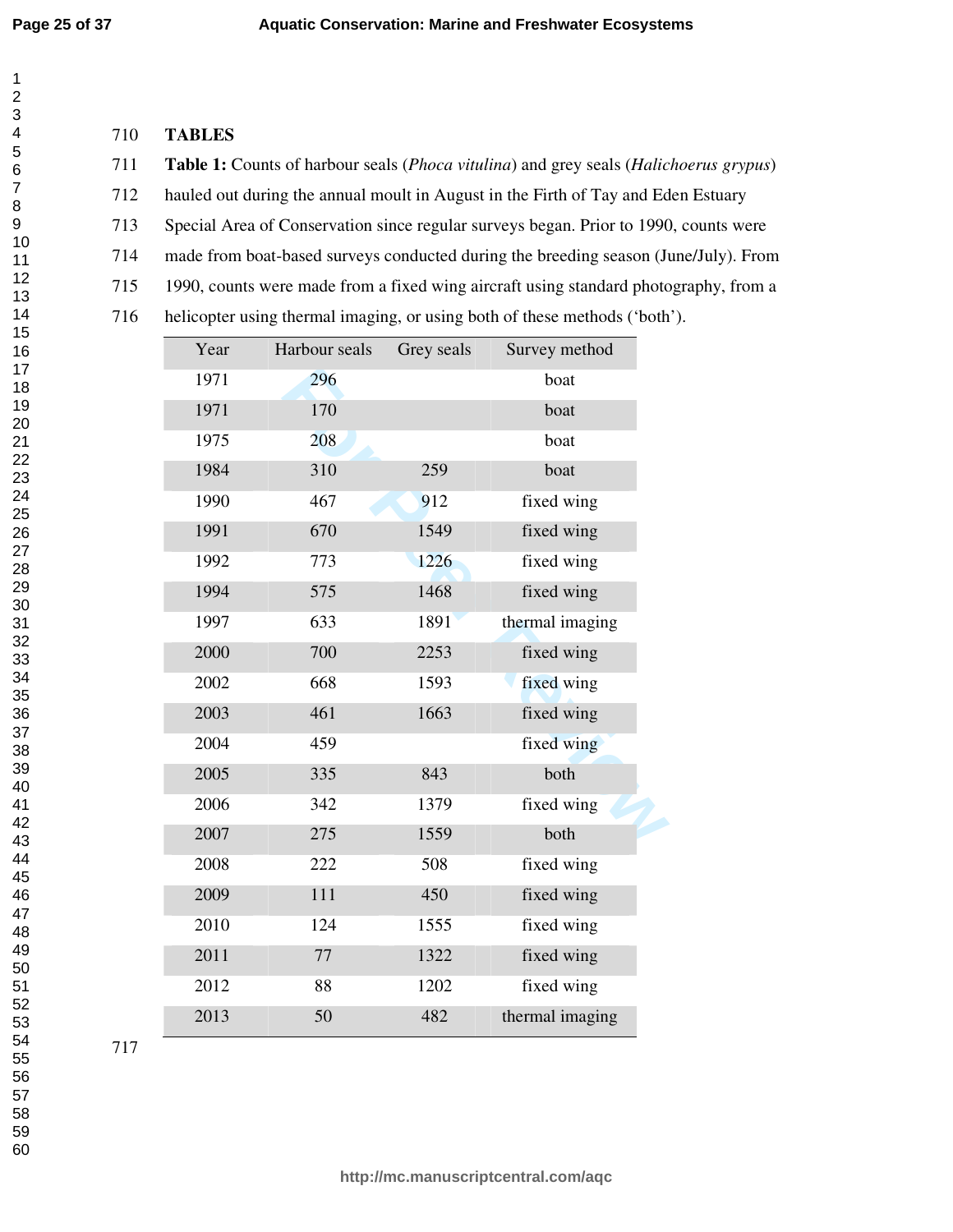- **Table 2:** Occurrence and sex of harbour seal (*Phoca vitulina*) mortalities from
- 719 corkscrew injuries recorded on the east coast of Scotland south of Aberdeen.

|       | Male        | Female        | Unidentified |
|-------|-------------|---------------|--------------|
| 2008* |             | 2             |              |
| 2009* |             | 3             |              |
| 2010  |             | 8             |              |
| 2011  |             | 5             | 3            |
| 2012  |             | 2             |              |
| 2013  | $\mathbf 3$ | $\mathcal{D}$ |              |

- Pering on Pering City 720 \* Likely under-reporting of corkscrew strandings in these years
- 
- 
-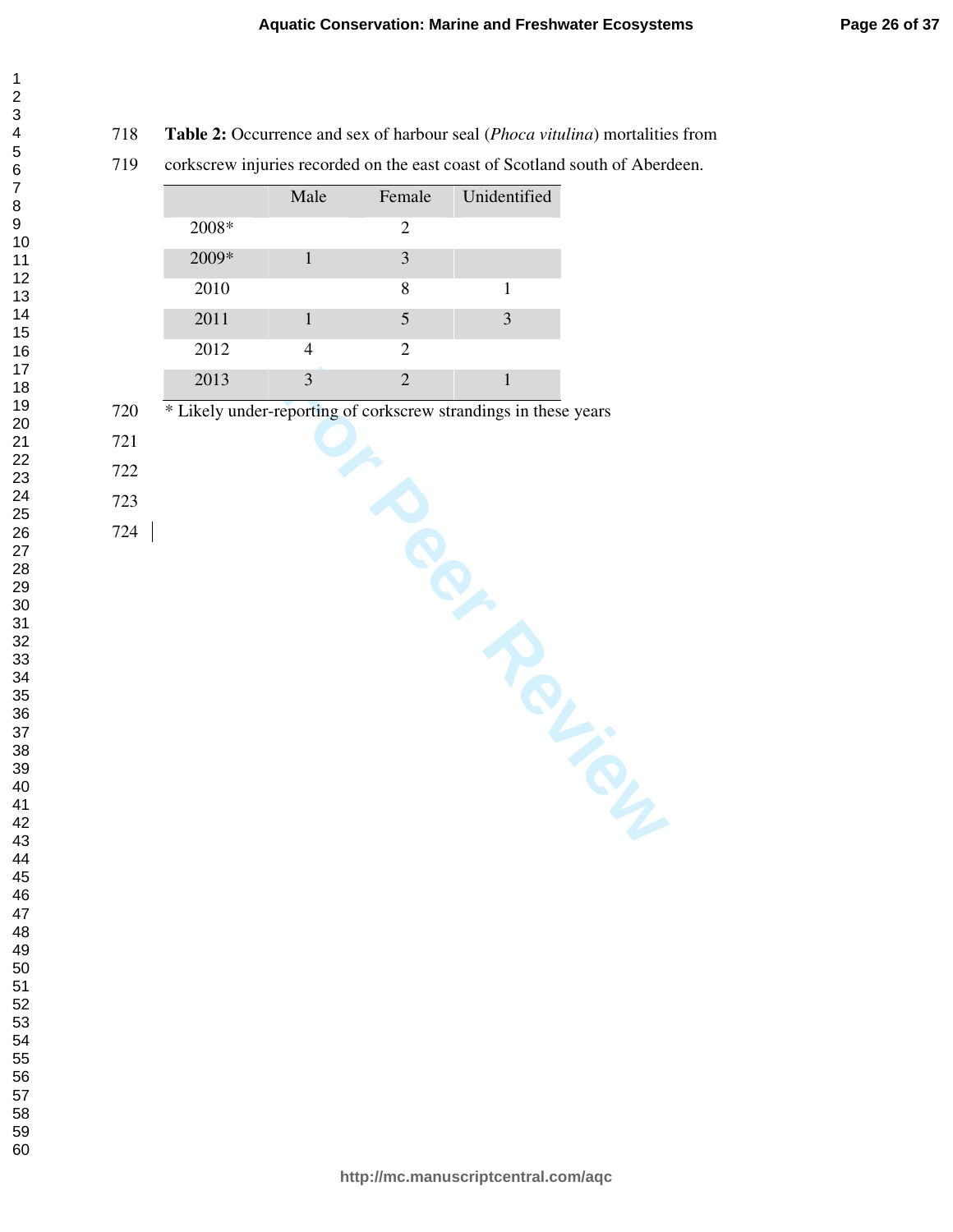**Table 3:** The number of years required for a population to increase from 100 to 600 726 individuals, at various annual growth rates. The final column is the number of additional 727 years required to balance out the present population decline continuing at 19% for one 728 additional year.

| $3\%$   | 60     | $\overline{7}$                                                                  |
|---------|--------|---------------------------------------------------------------------------------|
| $4.5\%$ | $40\,$ | $\sqrt{5}$                                                                      |
| $6\%$   | $30\,$ | $\overline{4}$                                                                  |
| $12\%$  | 16     | $\overline{2}$                                                                  |
| 731     |        |                                                                                 |
|         |        | Annual growth rate Approximate recovery time Additional years per year of delay |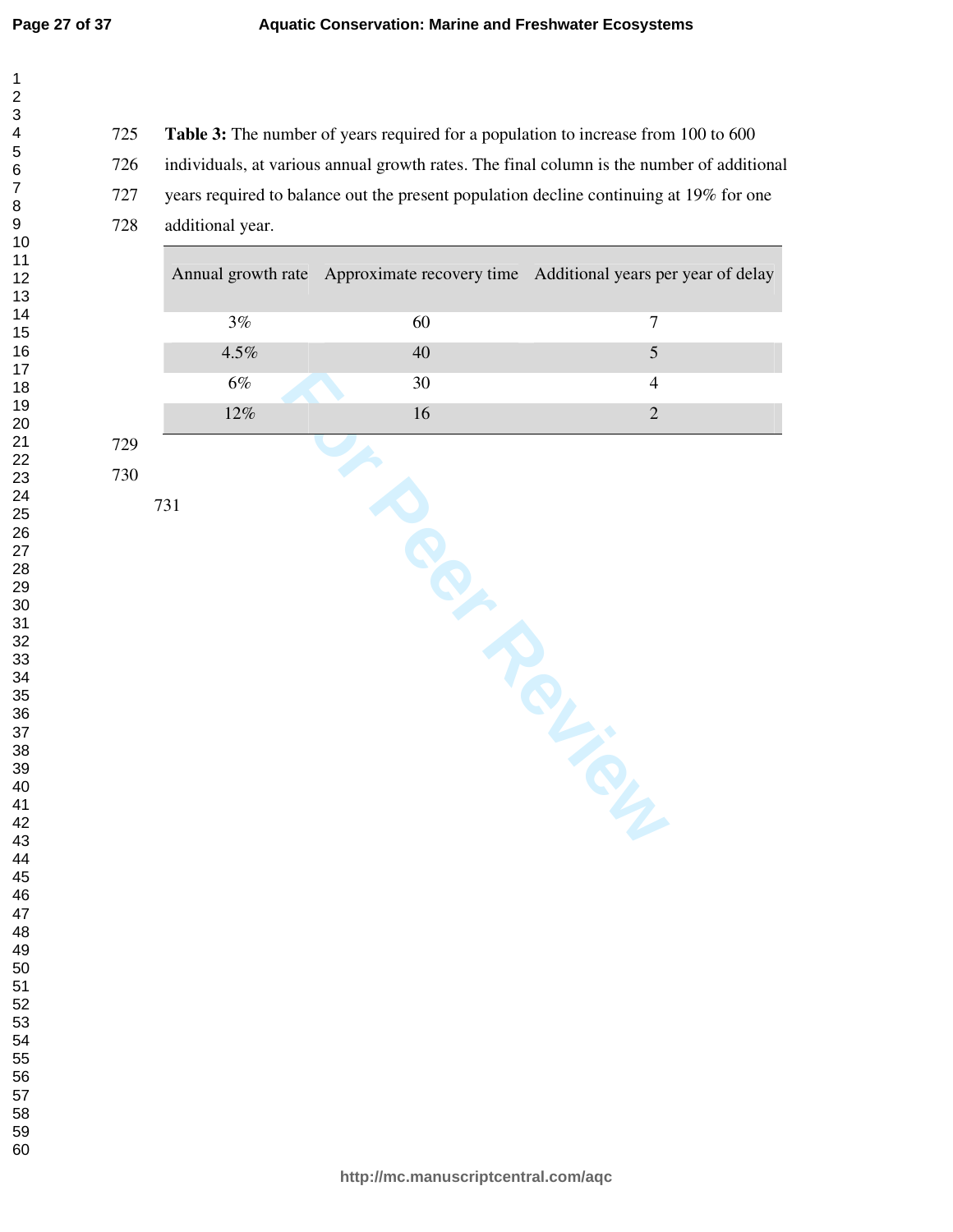- **Figure 1:** Map of northeast England and eastern Scotland showing the location of the
- 733 Firth of Tay & Eden estuary (FTEE) Special Area of Conservation (SAC) and
- 734 neighbouring harbour seal population sites. Harbour seals counts from 2013 are
- 735 presented.
- 

 $\mathbf{1}$  $\overline{2}$  $\overline{4}$  $\overline{7}$ 

**For Periew**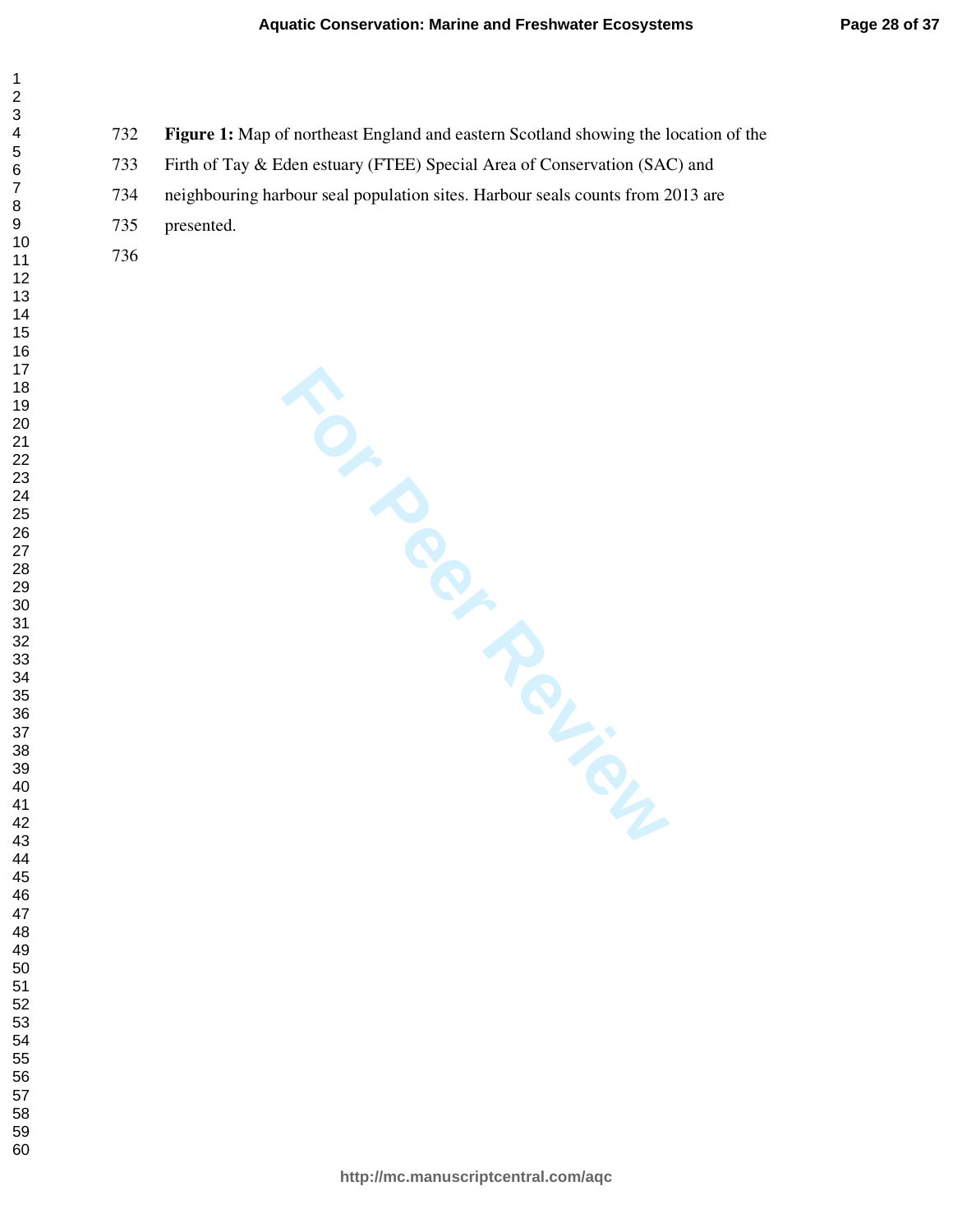**PRINCER Figure 2:** Numbers of harbour seals counted during surveys of the Firth of Tay and 738 Eden Estuary. Solid circles indicate aerial surveys that were carried out during the 739 annual moult in August. The hollow squares indicate an earlier boat-based survey 740 method that counted animals hauled out during the breeding season in June/July, and 741 therefore may not be truly comparable to counts post-1990. The solid line is an 742 estimated trajectory from a GLM where the rate of exponential population growth 743 changed after 2000. The dark shaded region around it shows the associated 95% 744 confidence intervals. The dashed curve (and 95% confidence interval) is the result of a 745 GAM that assumes changes in the population growth rate changed smoothly over the 746 period.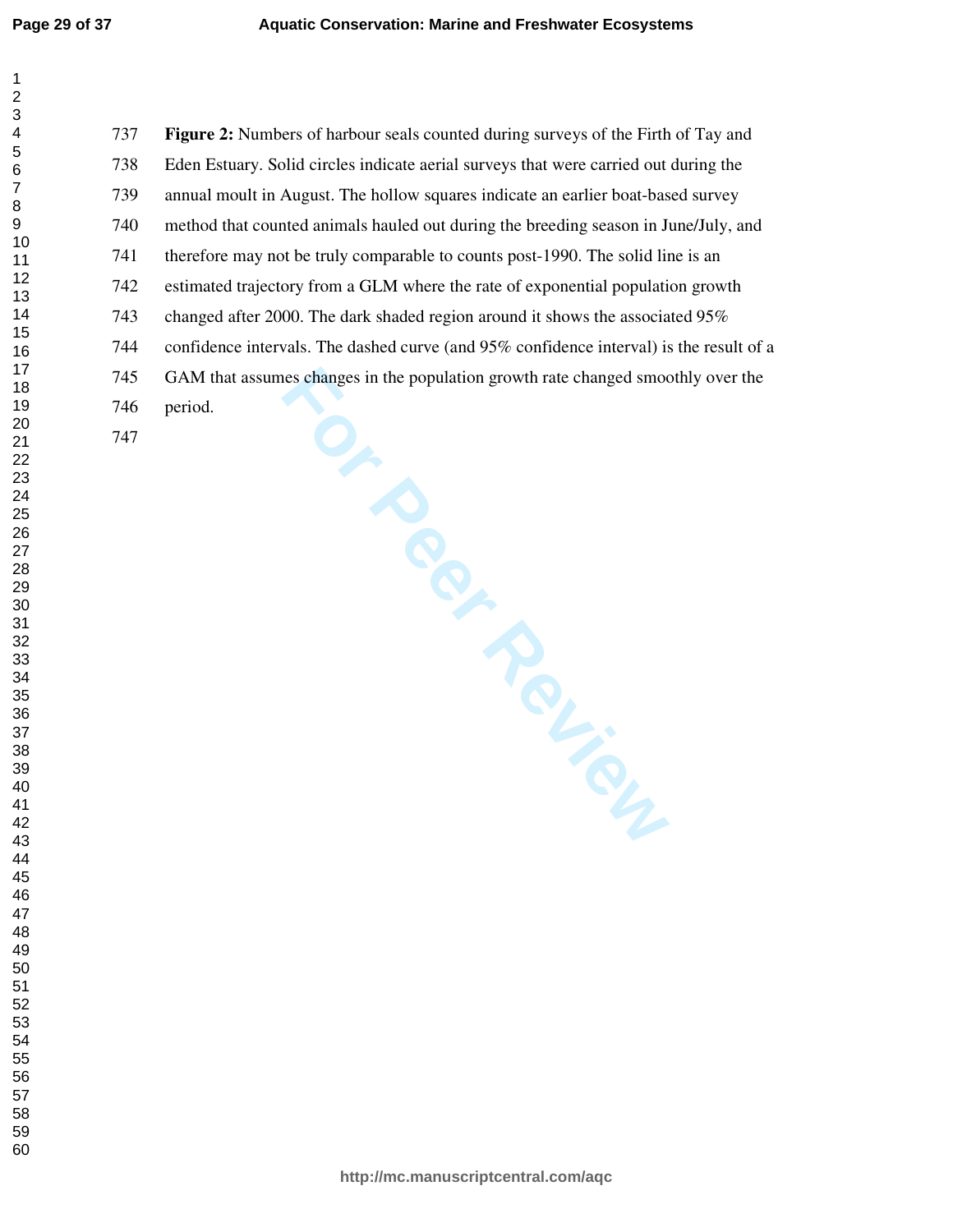**Figure 3:** Numbers of grey seals counted during summer surveys of the Firth of Tay 749 and Eden Estuary Special Area of Conservation. Solid circles indicate aerial surveys 750 that were carried out during the annual harbour seal moult in August. The hollow square 751 indicates an earlier boat-based survey method that counted animals hauled out during 752 the harbour seal breeding season in June/July, and therefore may not be truly 753 comparable to counts post-1990. The dashed line is an estimated trajectory from a 754 GAM, and shows a steady exponential decline. The shaded region around the trajectory 755 shows the associated 95% confidence intervals.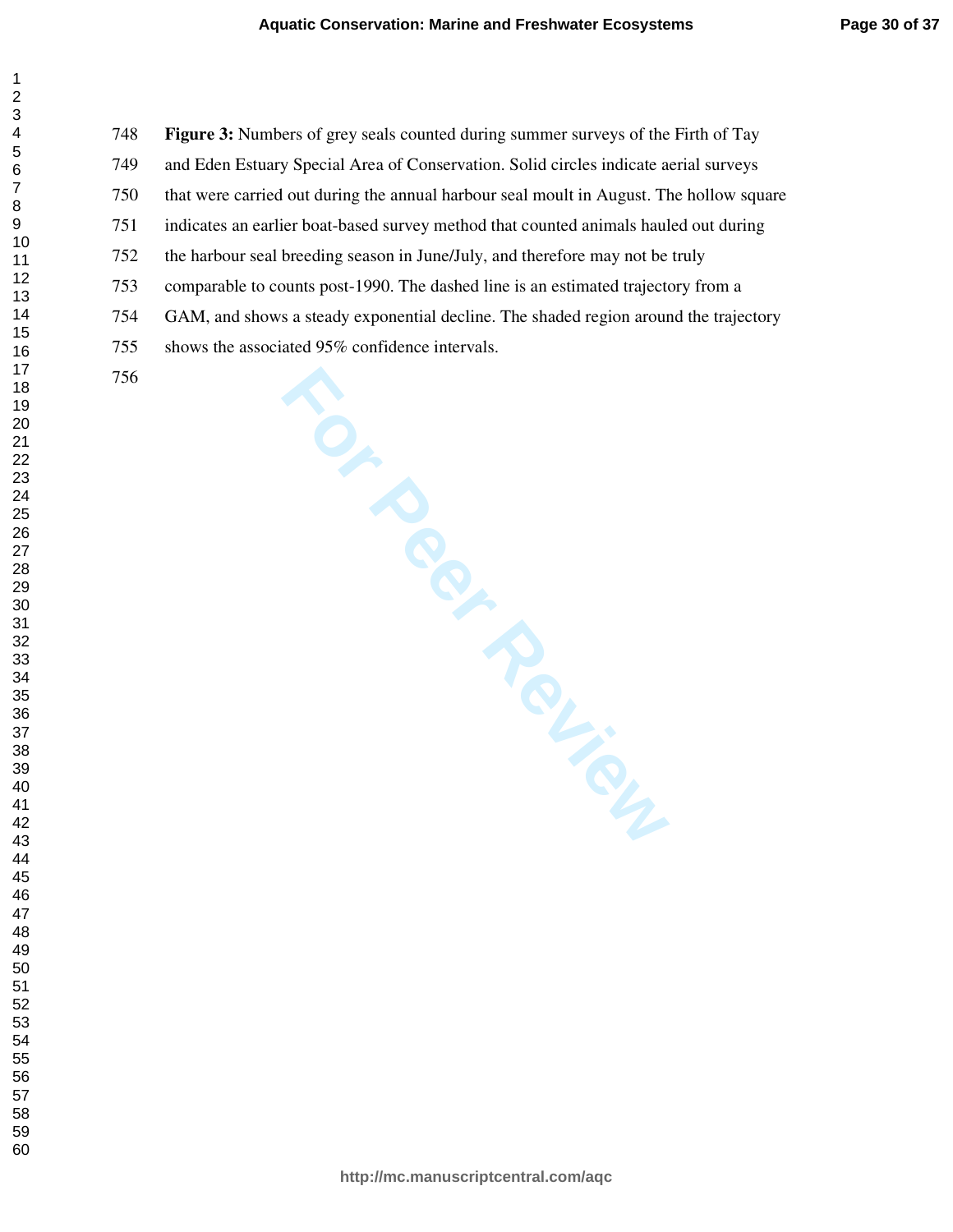| 1                                 |  |
|-----------------------------------|--|
|                                   |  |
|                                   |  |
| 3                                 |  |
| 4                                 |  |
| 5                                 |  |
| 6                                 |  |
| $\overline{7}$                    |  |
|                                   |  |
| 8<br>9                            |  |
| 10                                |  |
|                                   |  |
|                                   |  |
|                                   |  |
|                                   |  |
|                                   |  |
| 112<br>12<br>13<br>14<br>15<br>16 |  |
|                                   |  |
| 17                                |  |
| 18                                |  |
| 19                                |  |
|                                   |  |
| 20                                |  |
| 21                                |  |
|                                   |  |
| 23                                |  |
| 24                                |  |
| 25                                |  |
| ∠J<br>26                          |  |
| 27                                |  |
|                                   |  |
| 28<br>29                          |  |
|                                   |  |
| 30                                |  |
| 31                                |  |
| 32                                |  |
| 33                                |  |
| 34                                |  |
| 35                                |  |
| 36                                |  |
|                                   |  |
| 37                                |  |
| 38                                |  |
| 39                                |  |
| 40                                |  |
| 41                                |  |
| 42                                |  |
| 43                                |  |
| 44                                |  |
| 45                                |  |
| 46                                |  |
|                                   |  |
| 47                                |  |
| 48                                |  |
| 49                                |  |
| 50                                |  |
| 51                                |  |
| 52                                |  |
| 53                                |  |
| 54                                |  |
| 55                                |  |
|                                   |  |
| 56                                |  |
| 57                                |  |
| 58                                |  |
| 59                                |  |

**Figure 4**: Projection of the GLM model (and 95% confidence intervals) of the harbour 758 seal counts in the Firth of Tay and Eden estuary shown in the red shaded region after 759 2013.

**http://mc.manuscriptcentral.com/aqc**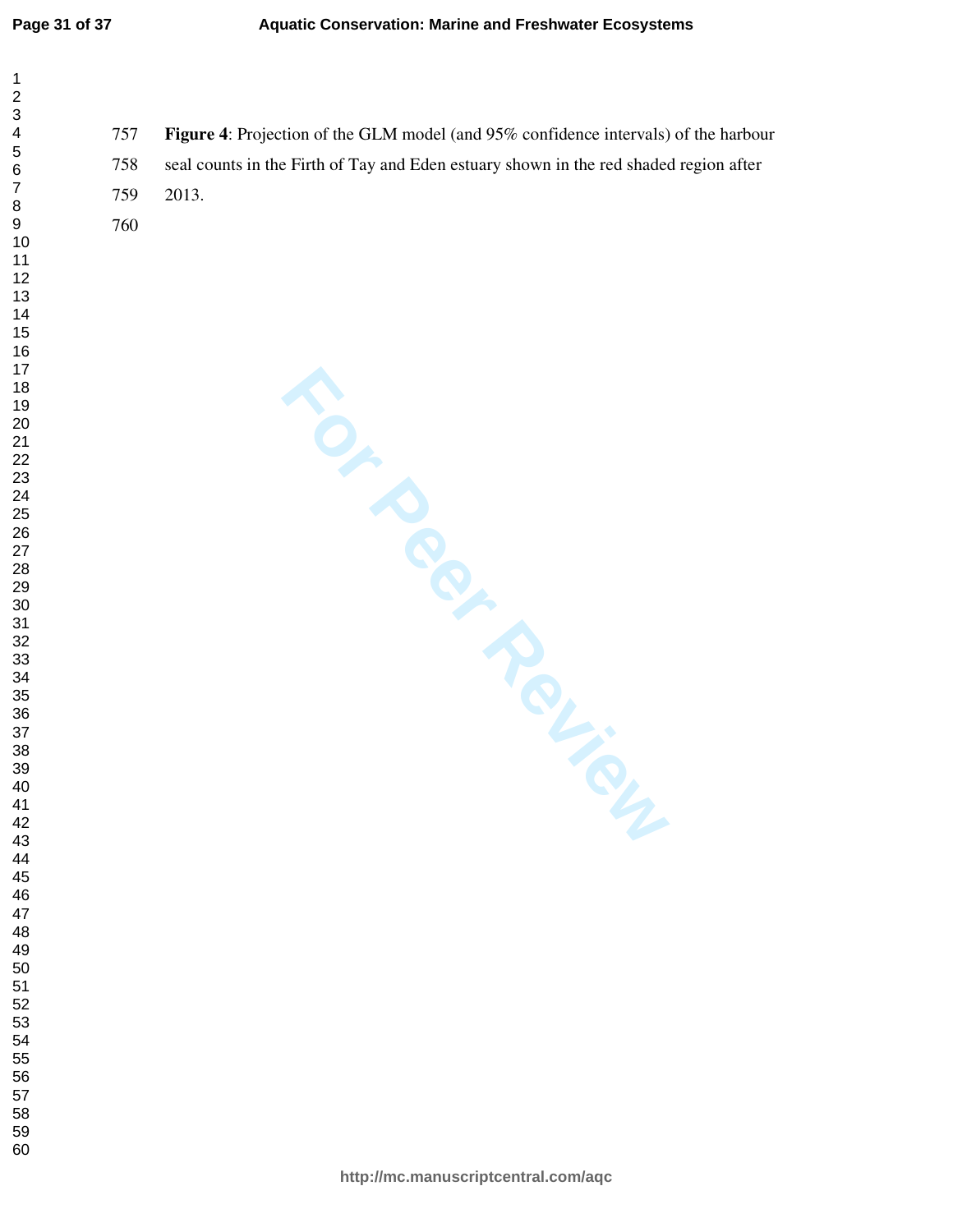**Figure 5**: Simulated trajectories for the decline of the Firth of Tay and Eden estuary

762 harbour seal population. Each line shows the numbers of females aged at least 1.

763 Populations that appear to recover from zero abundance are those that were reduced to

764 contain only juveniles. By neglecting the possibility of extinction through total loss of

765 males, this model is likely to overstate the length of time this population will survive.

 $\mathbf{1}$  $\overline{2}$  $\overline{4}$  $\overline{7}$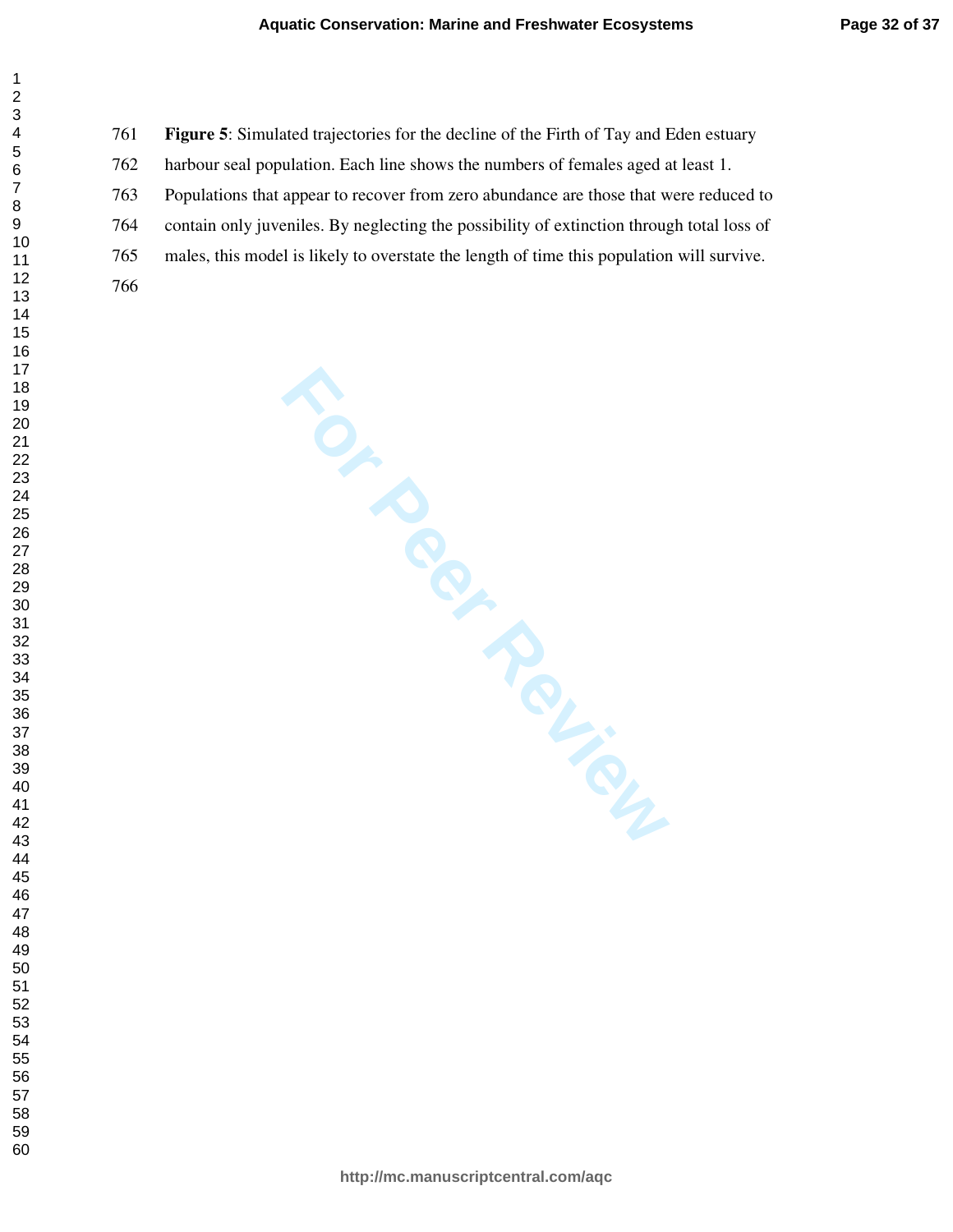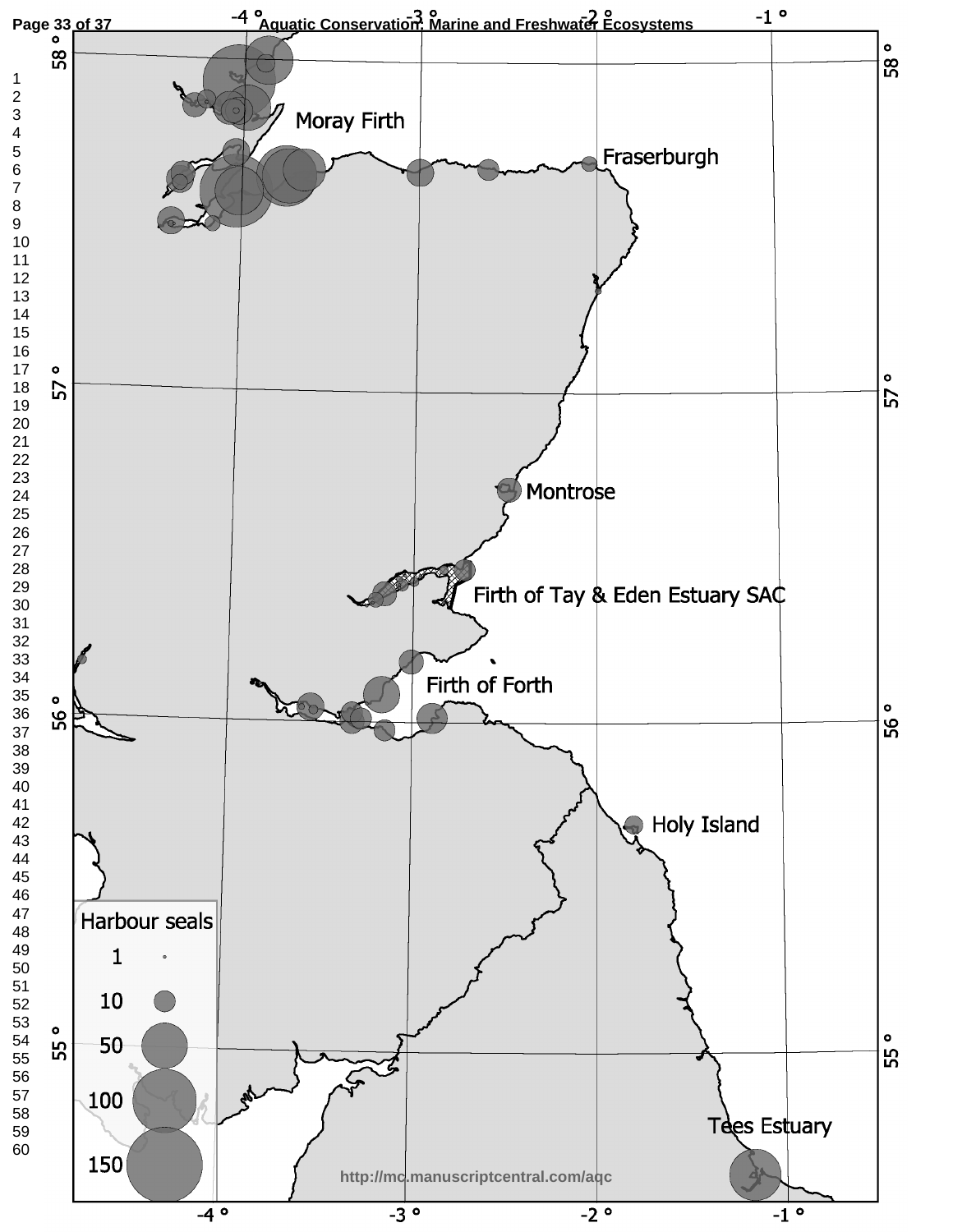$\mathbf 1$ 



**Aquatic Conservation: Marine and Freshwater Ecosystems**

635x423mm (72 x 72 DPI)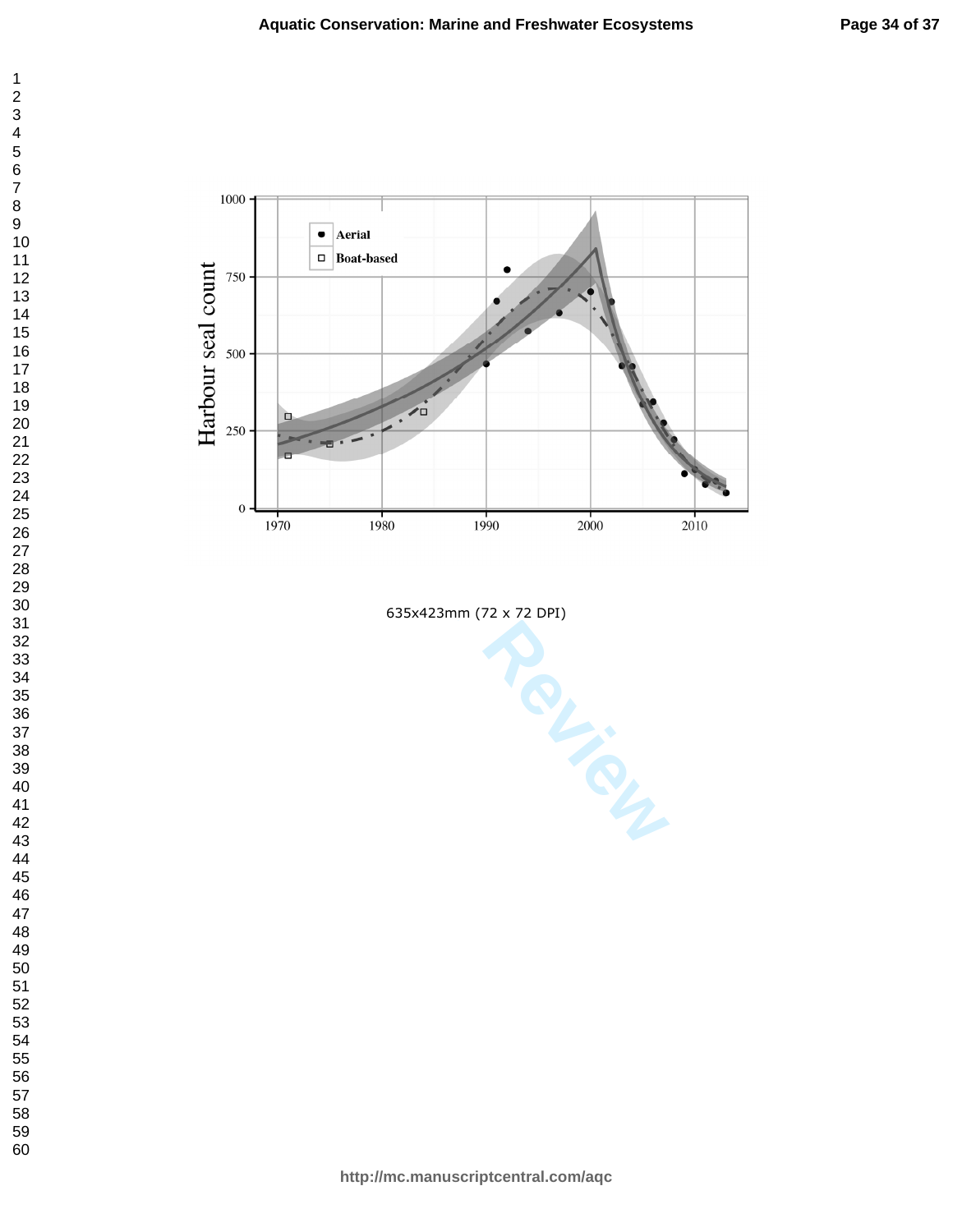



635x423mm (72 x 72 DPI)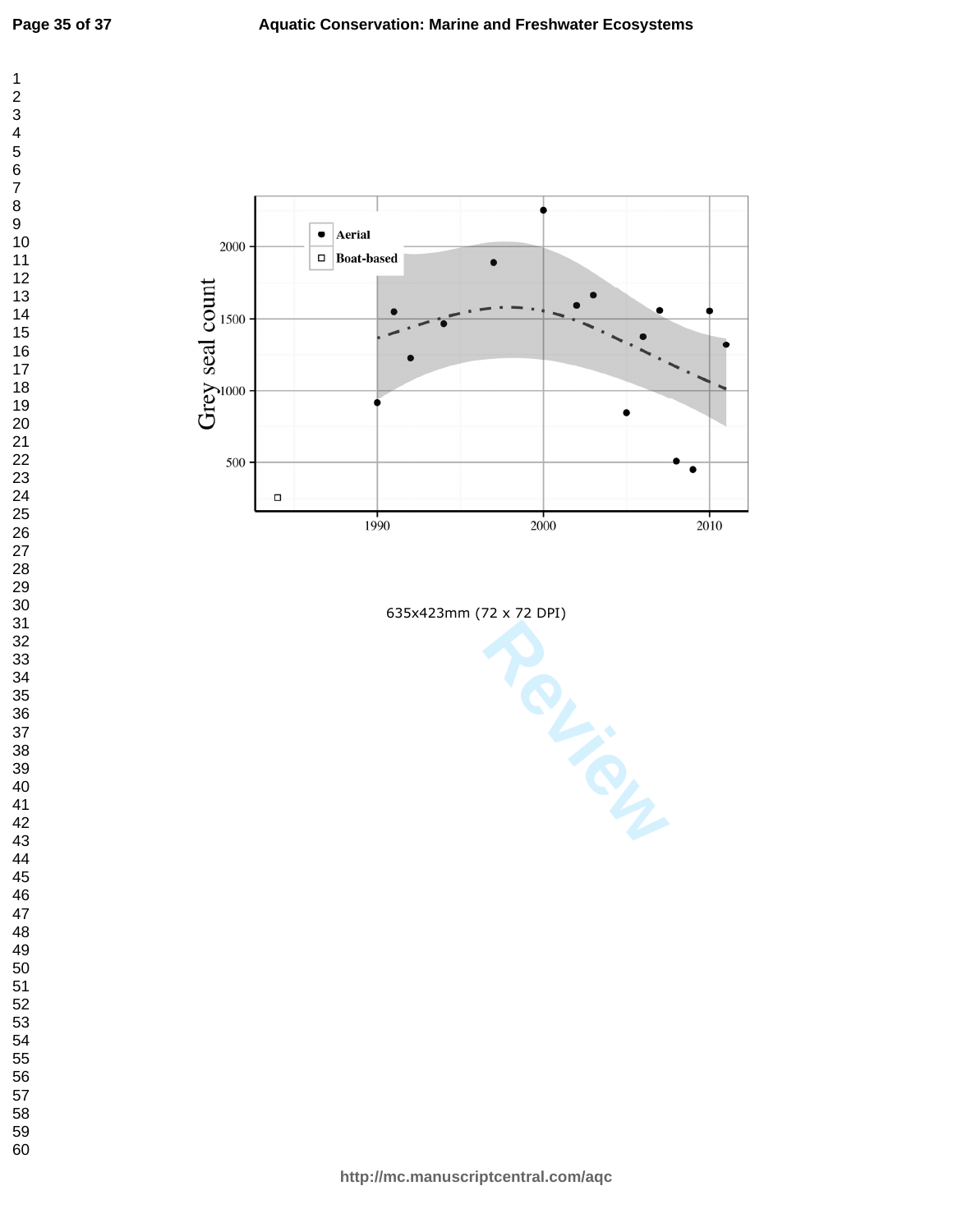$\mathbf 1$ 



**Aquatic Conservation: Marine and Freshwater Ecosystems**

635x423mm (72 x 72 DPI)

**http://mc.manuscriptcentral.com/aqc**